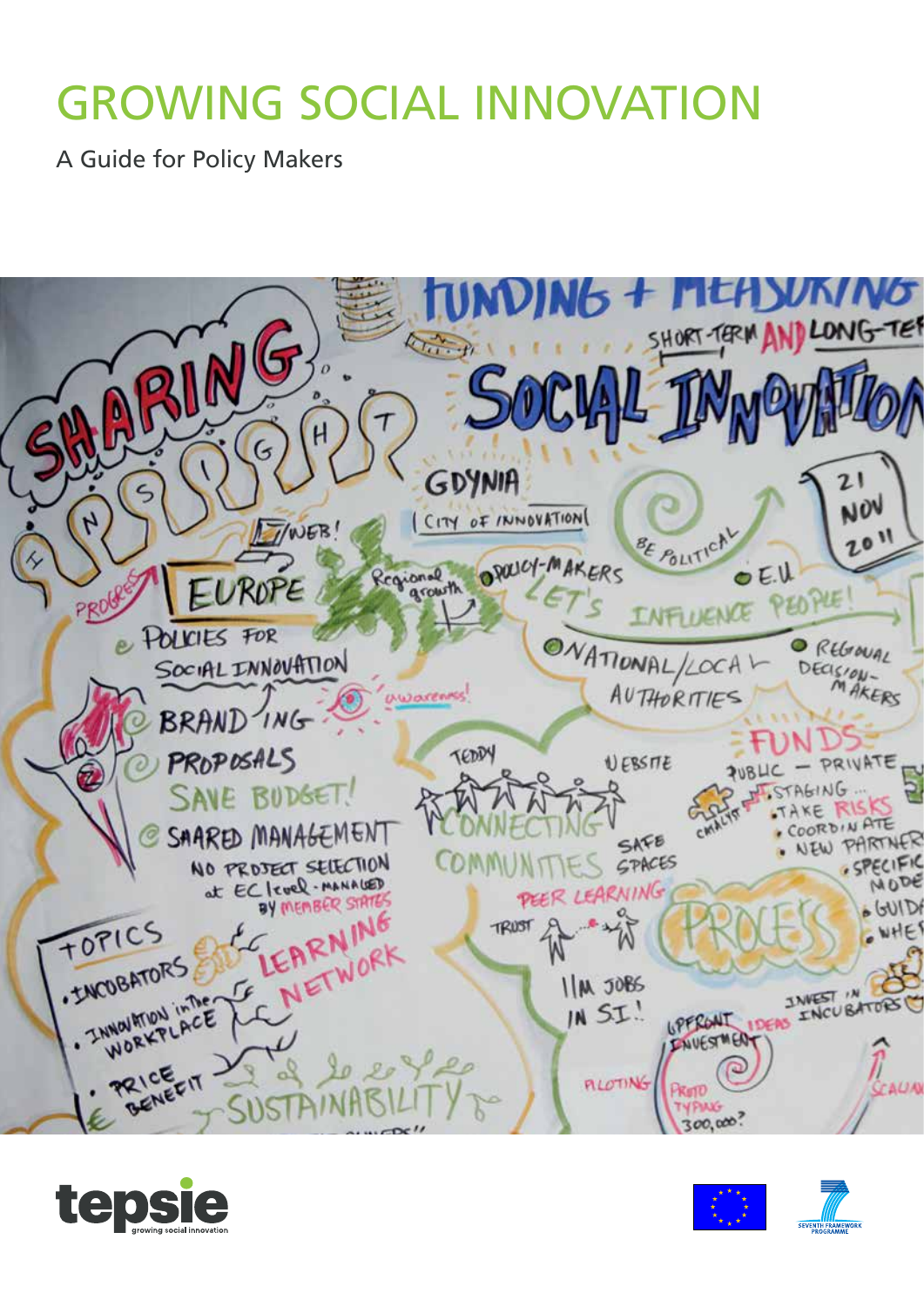Deliverable 1.4 of the FP7–project: TEPSIE (290771) Printed January 2015 Cover photo: © Social Innovation Europe Designed by Soapbox, www.soapbox.co.uk٠  $\bullet$ K

222222222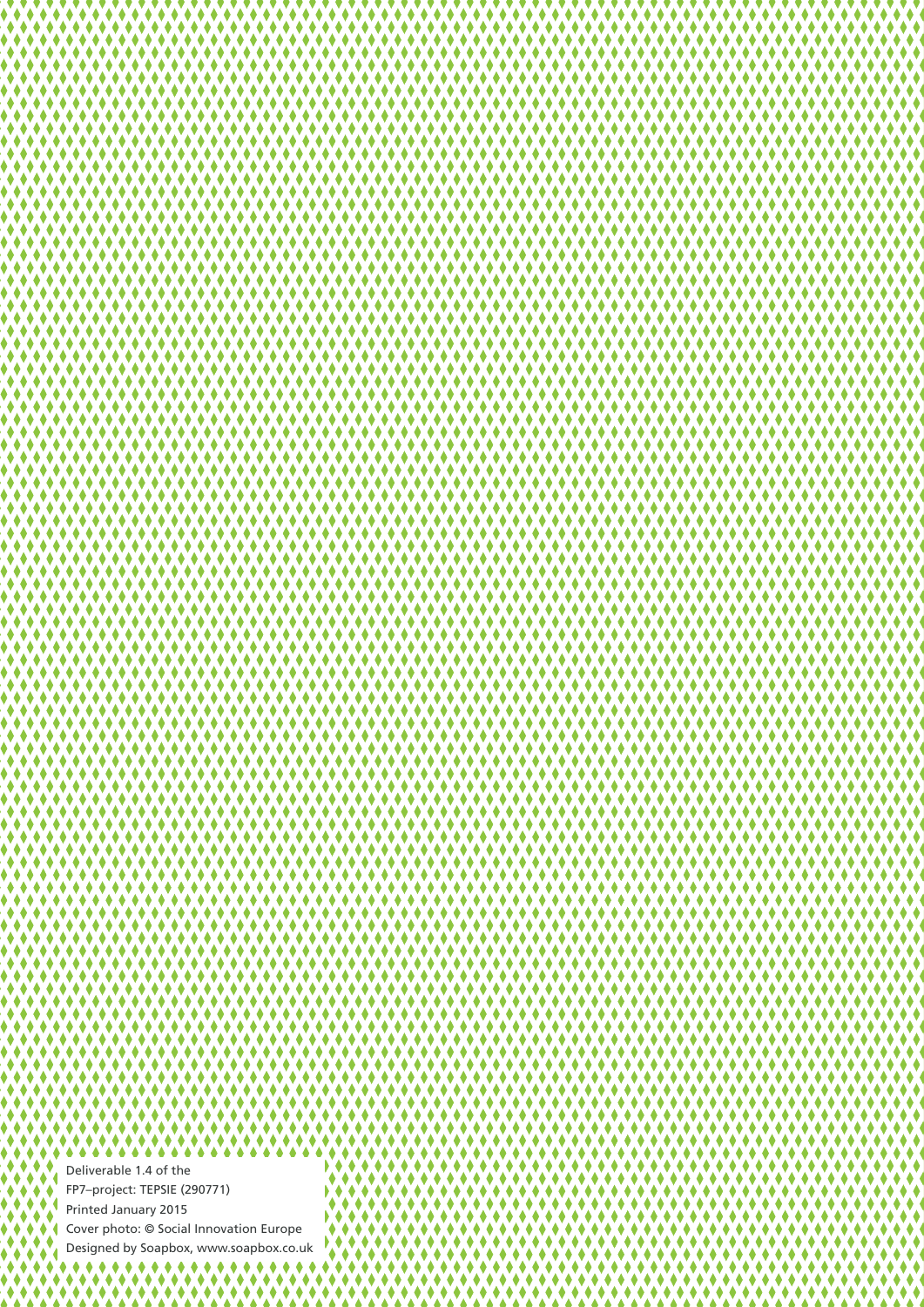

# GROWING SOCIAL INNOVATION

A Guide for Policy Makers

January 2015









THE<br>Young<br>Foundation

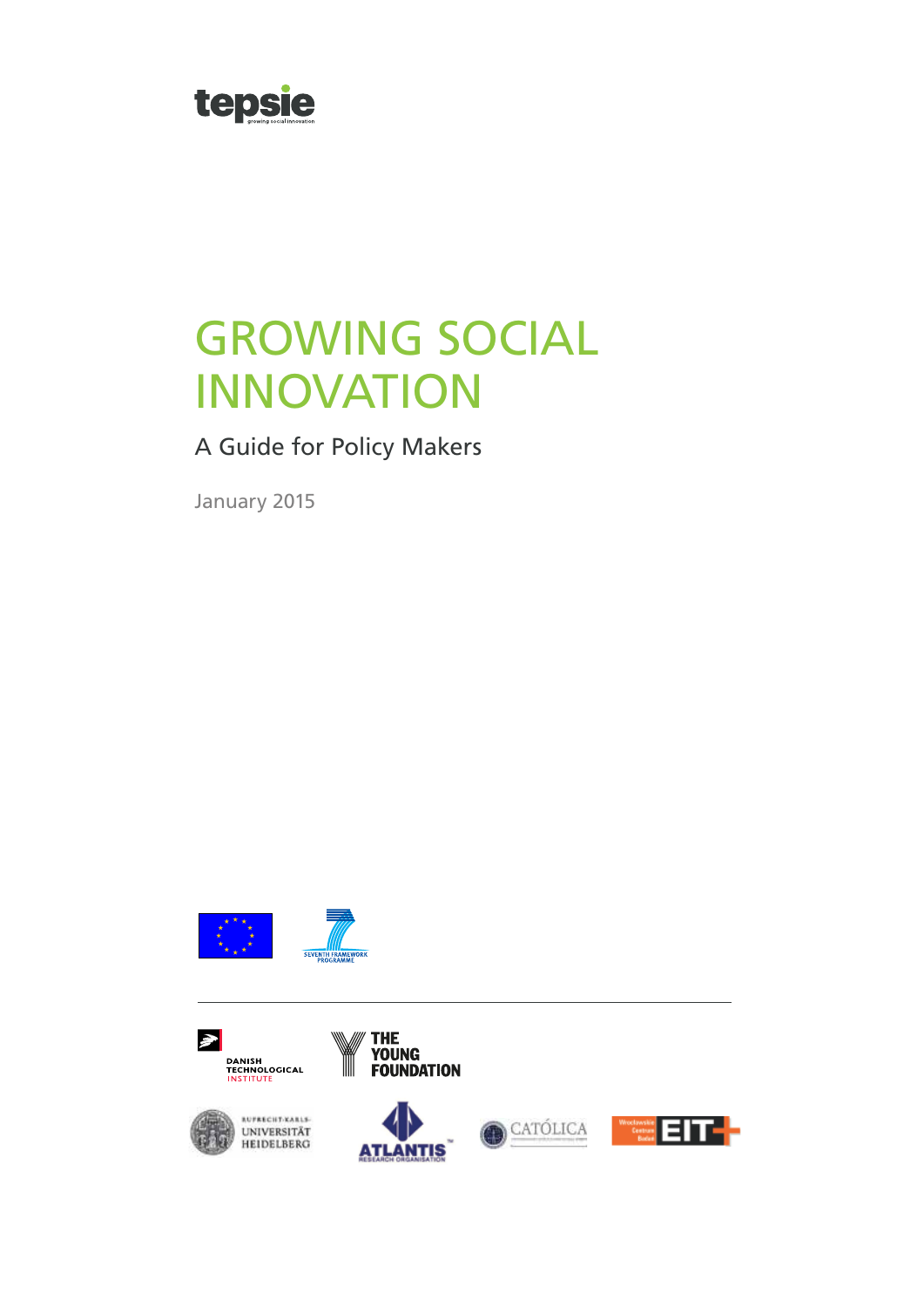# **About TEPSIE**

#### SUGGESTED CITATION

Boelman, Kwan, Lauritzen, Millard, Schon (2014). Growing Social Innovation: A Guide for Policy Makers. A deliverable of the project: "The theoretical, empirical and policy foundations for building social innovation in Europe" (TEPSIE), European Commission – 7th Framework Programme, Brussels: European Commission, DG Research

#### ACKNOWLEDGEMENTS

We would like to thank all of our partners in the TEPSIE consortium for their comments and contributions to this paper.

#### **TEPSIE**

TEPSIE is a research project funded under the European Commission's 7th Framework Programme and is an acronym for 'The Theoretical, Empirical and Policy Foundations for Building Social Innovation in Europe'. The project is a research collaboration between six European institutions led by The Danish Technological Institute and the Young Foundation and runs from 2012–2015.

**Date**: December 2014

**TEPSIE deliverable no:** 1.4

**Authors:** Victoria Boelman, Amy Kwan, John René Keller Lauritzen, Jeremy Millard, Rachel Schon

**Lead partner:** The Young Foundation

**Participating partners:** Danish Technological Institute, The Centre for Social Investment at University of Heidelberg, Atlantis Consulting, the Catholic University of Portugal, and Wroclaw Research Centre EIT+

**Contact person:** Amy Kwan The Young Foundation [amy.kwan@youngfoundation.org](mailto:email@email.eu) +44 20 8980 6263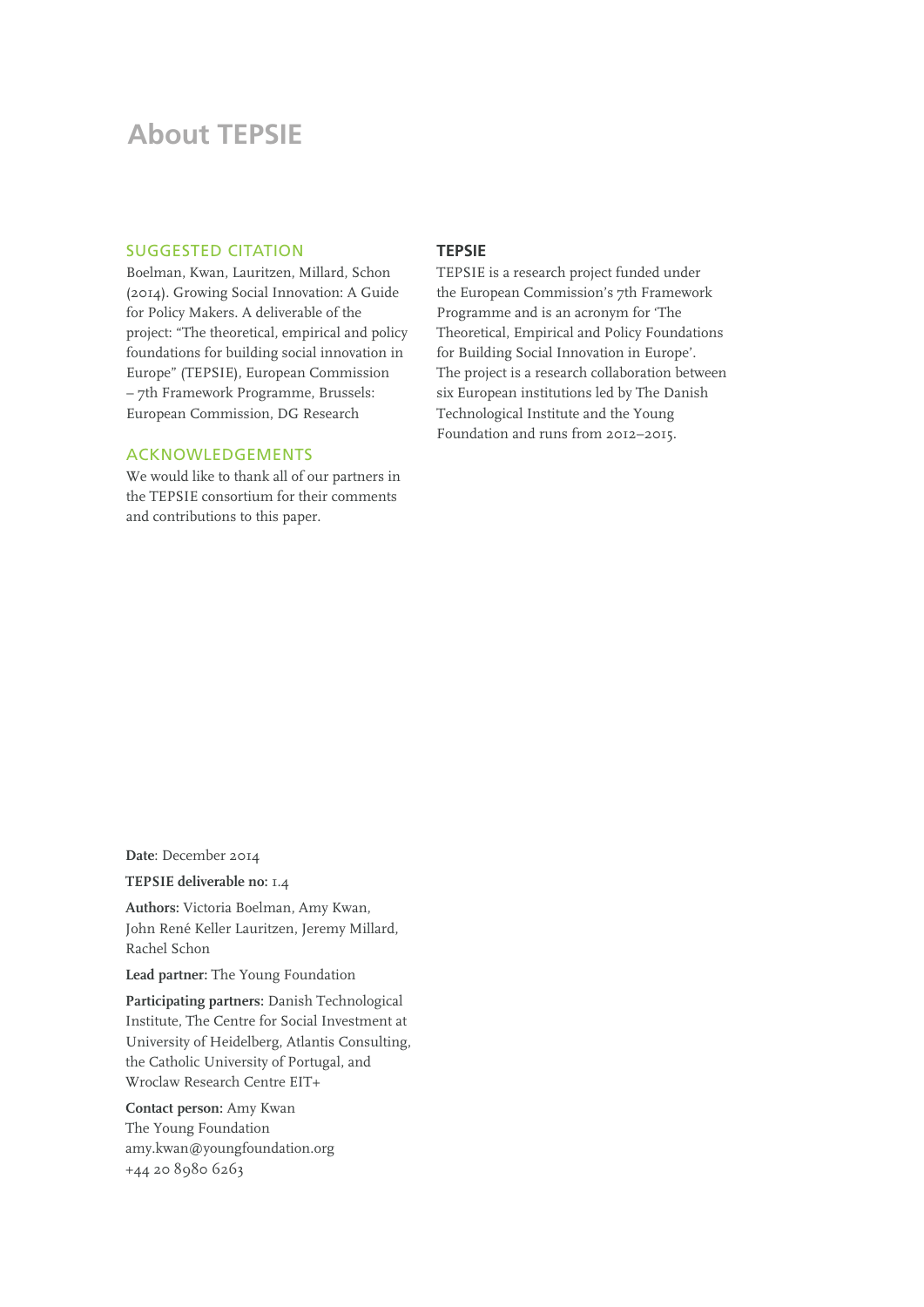# **Contents**

| Executive summary                           |                 |  |
|---------------------------------------------|-----------------|--|
| Introduction                                |                 |  |
|                                             |                 |  |
| The role of government in social innovation |                 |  |
| I. A source of social innovation            |                 |  |
| 2. A facilitator of social innovation       |                 |  |
| 2.1. Funding                                | II              |  |
| 2.2. Procurement                            | <b>I2</b>       |  |
| 2.3. Alternative use of assets              | 13              |  |
| 2.4. Increased support for networking       |                 |  |
| 2.5. New legal frameworks                   |                 |  |
| 2.6. Capacity building                      |                 |  |
| 2.7. Commissioning and applying research    |                 |  |
| 2.8. Promoting citizen engagement           |                 |  |
| 2.9. Measurement                            | 20 <sub>o</sub> |  |
| 2.10. Digital technology                    | 2I              |  |
|                                             |                 |  |
| Conclusion                                  |                 |  |
| Resources                                   |                 |  |

[References](#page-26-0) 25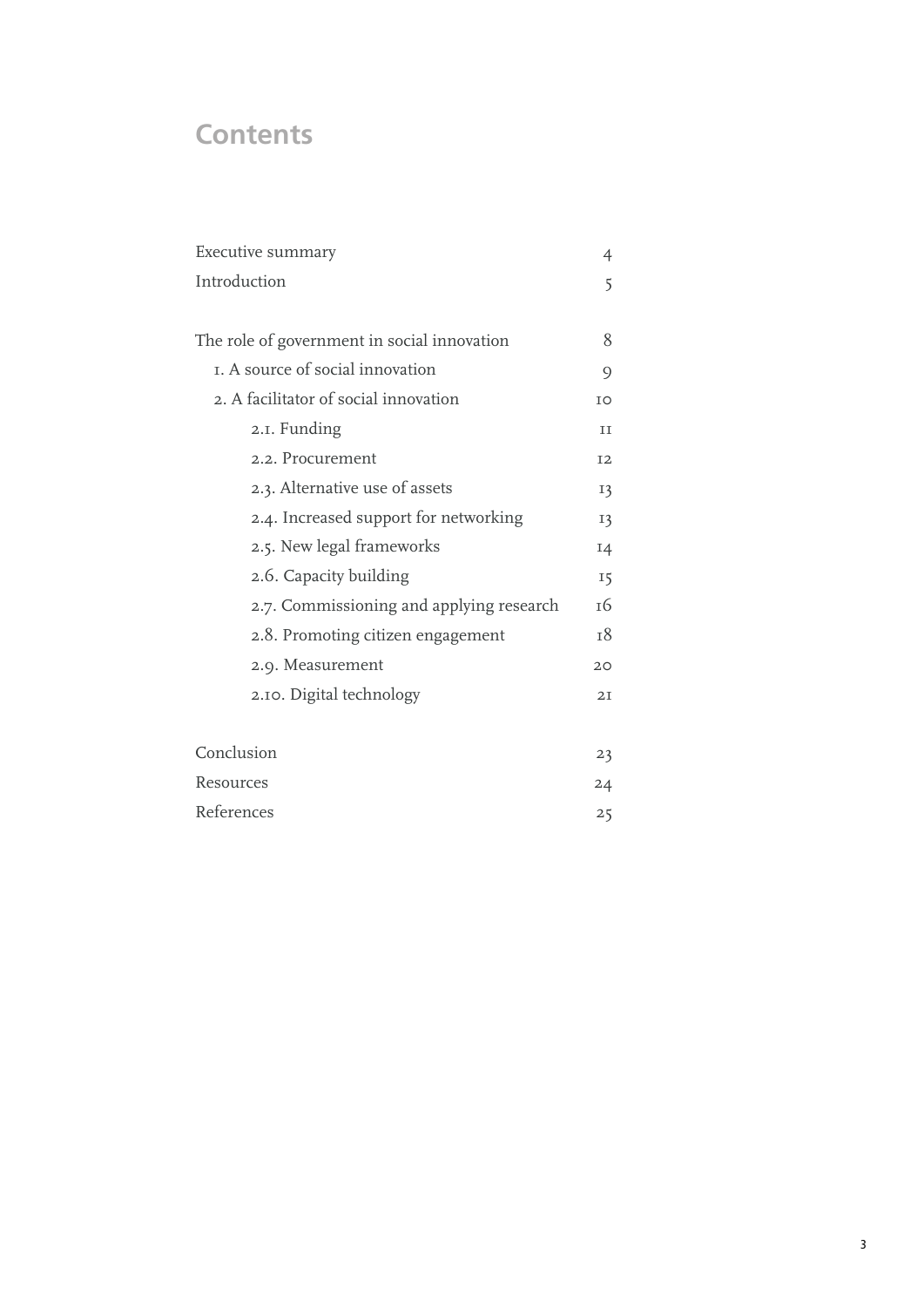# <span id="page-5-0"></span>**Executive summary**

The international community increasingly recognises the need for new approaches to address our most pressing social challenges. In order to stimulate this innovation, this report suggests a number of approaches which policy makers can take, drawing on examples taken from around the world.

**Firstly, governments are the principle creators of public value and can be a source of innovation themselves** (see chapter 1). In recent years we have seen the emergence of innovation teams, which help government departments use innovative methods to form and deliver policy.

**Governments can also support innovation by providing and stimulating funding** (2.1). In this report we give examples of how public funds can support social innovation and how governments have used innovative funding mechanisms to stimulate social investment. Governments can also support social innovation by **sharing non-financial assets**, such as allowing community groups to manage local amenities (2.3).

Governments can support social innovation by funding and facilitating **capacity building programmes such as accelerators and incubators** (2.6). Many social enterprises require assistance to develop the skills and knowledge needed to scale, win contracts to deliver services or to receive investment.

Social entrepreneurs and innovators who want to deliver public services should have access to **procurement processes which enable them to compete equally** (2.2). Some countries and regions have introduced laws that require commissioners to incorporate an assessment of social value into their decision processes. Policy makers need also to engage with researchers before they commission services to make sure that they have evidence

about which social interventions might be most successful. A variety of intermediary organisations exist to help policy makers do this (2.7). Some policy makers have set up social innovation labs to experiment with new approaches in specific areas or regions.

**Governments can support social innovators by facilitating networking events** to bring diverse participants together (2.4). Innovation often happens as a function of dialogue between a range of perspectives, and government is one of the institutions with the resources and power to make this happen. Some policy makers give support to organisations which bring social innovators together to share ideas across borders.

**Policy makers and innovators must engage with citizens** if they want to succeed, but engagement needs to be well designed (2.8).

In order for governments to support a socially innovative economy and society in the ways we outline above, **accurate and easy to use methods are needed to measure the size of the social economy** so that resources can be targeted to where they are most needed (2.9).

**Appropriate legal frameworks** can be decisive in enabling much of the above to take place, both to directly support social innovation and to be conducive for it to take place more broadly across society (2.5).

Digital technology can be a powerful support for existing social innovations, an enabler of new social innovations and a transformer of the governance and framework conditions underlying social innovation. **Policy makers and governments should support the frameworks and infrastructure which underpin the role digital technology can play in social innovation** (2.10).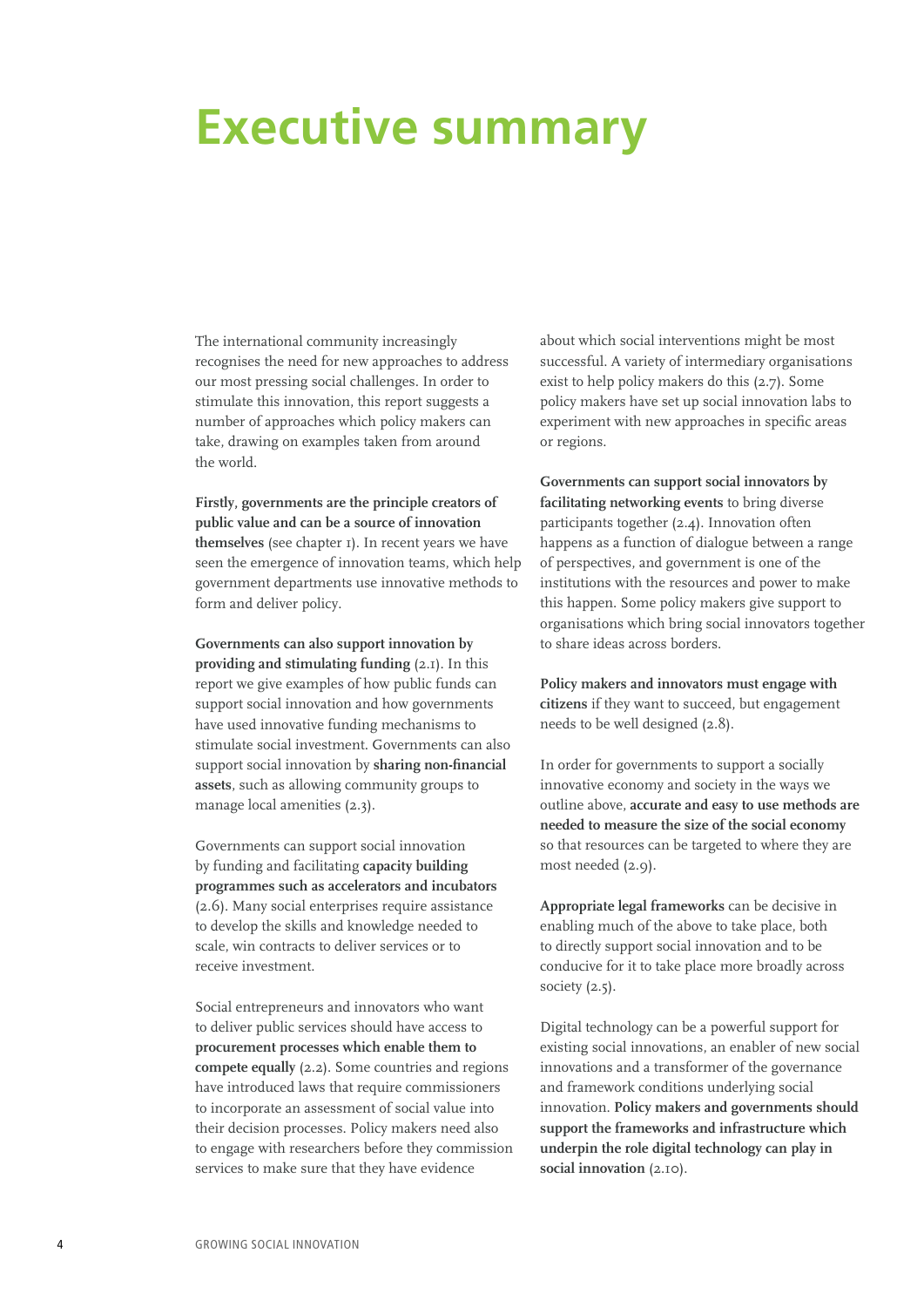# <span id="page-6-0"></span>**Introduction**

## **Why is social innovation important?**

Long-standing issues such as unemployment, child poverty and growing inequalities remain challenges for governments and communities across Europe. New challenges have also emerged over the past few decades. Migration and highly diverse communities have put pressure on community cohesion and, in some cases, placed additional demands on already pressed local services; a rapidly ageing population has dramatically increased demands on health and care services as well as public and personal budgets; and new lifestyles have brought with them problems of obesity and an increase in chronic disease such as diabetes. The recent economic crisis, and the austerity that has followed, has exacerbated many of these trends, for example by worsening long-term youth unemployment.

Social innovation can however make a real difference in addressing these challenges as a source of fresh, dynamic approaches to mobilising communities and building their resilience. These solutions are coming from ordinary people in their own localities responding creatively and innovatively to the pressing challenges they and their communities are experiencing. For example, in Barcelona people have developed alternative economic practices such as consumer cooperatives, exchange and social currency networks and free universities.**<sup>1</sup>**In the UK, the rise of timebanking represents an innovative way of building social capital and mobilising the power of communities to care for the vulnerable in their midst.**<sup>2</sup>** While it is important to recognise that social innovation is not a silver bullet, and many issues will always have to be tackled largely by investment in public services and infrastructure, the potential of these new approaches should not be underestimated.

Policy makers globally are exploring means to support and promote social innovation. Within the European Union, the Commission

has developed programmes to fund, scale and foster social innovations, including prioritising social innovation within the structural funds and developing the Social Business Initiative to support social enterprise.**<sup>3</sup>** This has been echoed by similar initiatives within many individual Member States. Further afield, the White House of the United States has developed an Office of Social Innovation and Civil Participation, to 'cultivate bottom up practices in cities and towns across the country where ordinary people already are coming together to solve tough problems'.

#### **SI around the world**

Social innovation can also be found in government initiatives across all continents. Some examples of these include The Australian Centre for Social Innovation, which was founded in 2009 with seed funding from the South Australian government and has been behind innovative programmes such as 'Family by Family'.

In South Korea, the Seoul Innovation Bureau is a cross-departmental innovation unit with 58 staff members and an annual budget of £5 million. The overriding principle of the Bureau is that citizens are the main catalysts and sources of innovation, whether that be in identifying problems, clarifying issues or generating solutions. The Bureau team captures and orchestrates this knowledge and insight.**<sup>5</sup>**

In South Africa, The Centre for Public Service Innovation is a part of government and tasked with creating a culture and practice of innovation to help solve challenges, whether in identifying the root causes of problems or convening partnerships with the third and private sector in order to explore possible solutions and develop funding models.**<sup>6</sup>** There are many more examples of these, but what is clear is that social innovation is a movement which is spreading fast and gaining traction with policy makers globally.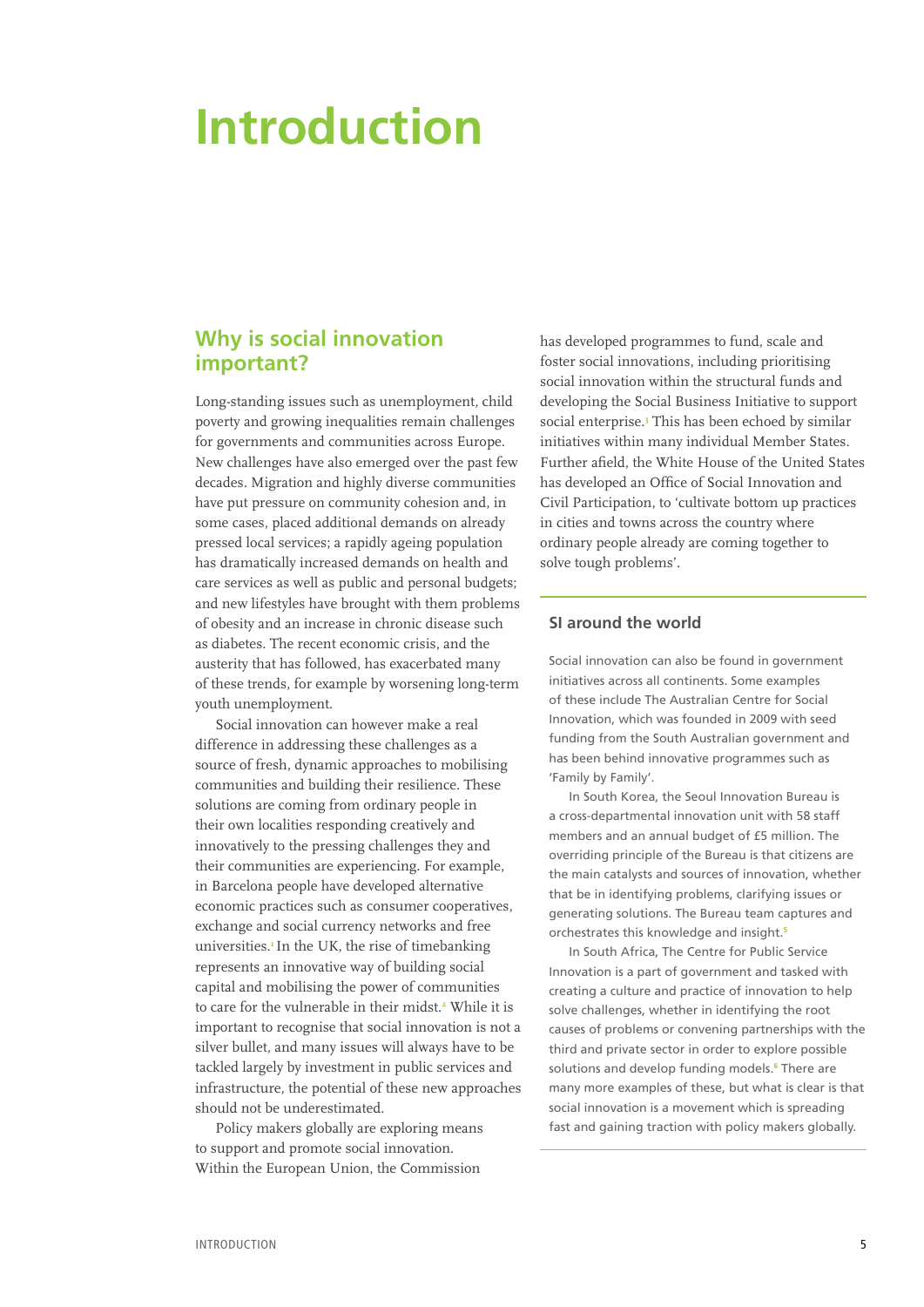# **What is social innovation?**

We define social innovations as new approaches to addressing social needs. They are social in their means and in their ends. They engage and mobilise the beneficiaries and help to transform social relations by improving beneficiaries' access to power and resources.

We define social innovation in the following way:

**•** *New*

A social innovation is new to the context in which it appears. It might not be entirely new but it must be new to those involved in its implementation.

**•** *Meets a social need*

Social innovations are created with the intention of addressing a social need in a positive or beneficial way. Social innovations can also play a role in articulating or shaping social needs; they can help to legitimise new and emerging social needs or those which have so far gone unrecognised. Because social innovations are concerned with meeting specific social needs, we argue that social innovations are distinct from innovations which have a social impact.**<sup>7</sup>**

**•** *Put into practice*

Like innovations more generally, social innovations are ideas that have been put into practice. In this way, social innovations are distinct from social inventions (new ideas that have not been implemented).

**•** *Engage and mobilise beneficiaries* Beneficiaries are involved or engaged in the development of the social innovation or in its governance. This is either achieved directly, or through appropriate intermediaries or other actors who themselves have direct contact to the beneficiaries. It might also take place via actors who directly support the beneficiaries or have legitimate knowledge of their needs. This engagement often helps to ensure that the social innovation serves legitimate goals and involves the members of the target group themselves in addressing and owning their own problems. This can, in turn, lead to better and more innovative solutions, as well as increasing their awareness, competences, and even their dignity and self-esteem.

**•** *Transform social relations* Social innovations aim to transform social relations by improving the access to power and resources of specific target groups. As such, social innovations can empower specific target groups and challenge the unequal or unjust distribution of power and resources across society. In this way, social innovations contribute to discourses about the public good and the just society.

Aside from the five criteria above there are also a number of factors, which often characterize social innovations, but do not necessarily have to be present:

**•** *Bottom up vs. top down*

Unlike other forms of innovation, especially innovation in large scale companies, social innovation often tends to be 'bottom up' rather than 'top down' and ad hoc rather than planned. It often emerges from informal processes and the entrepreneurial actions of citizens and groups of individuals.

**•** *High level of uncertainty*

At the outset, social innovation is typically marked by a high level of uncertainty, in part because it has never been implemented before, at least in the specific context where it takes place. As a result of this uncertainty it is impossible to say at the outset whether the social innovation is 'good' or more 'effective' or 'better' than alternatives. This can only be seen in hindsight.

- **•** *Embedded in routines, norms and structures* At the beginning, a social innovation will be different from widespread or mainstream practices. But, depending on the social, political and cultural context in which it appears, it may become embedded in routines, norms and structures and thereby become a widespread everyday practice. Once the innovation has become institutionalised, new needs and demands might arise, leading to fresh calls for social innovation.
- **•** *Unintended consequences* Despite good intentions, social innovations might prove to: be socially divisive; have unintended consequences that have negative social effects (by excluding people who are affected by the innovation in the design and implementation stages); and become vulnerable to co-option and/or mission drift.**<sup>8</sup>**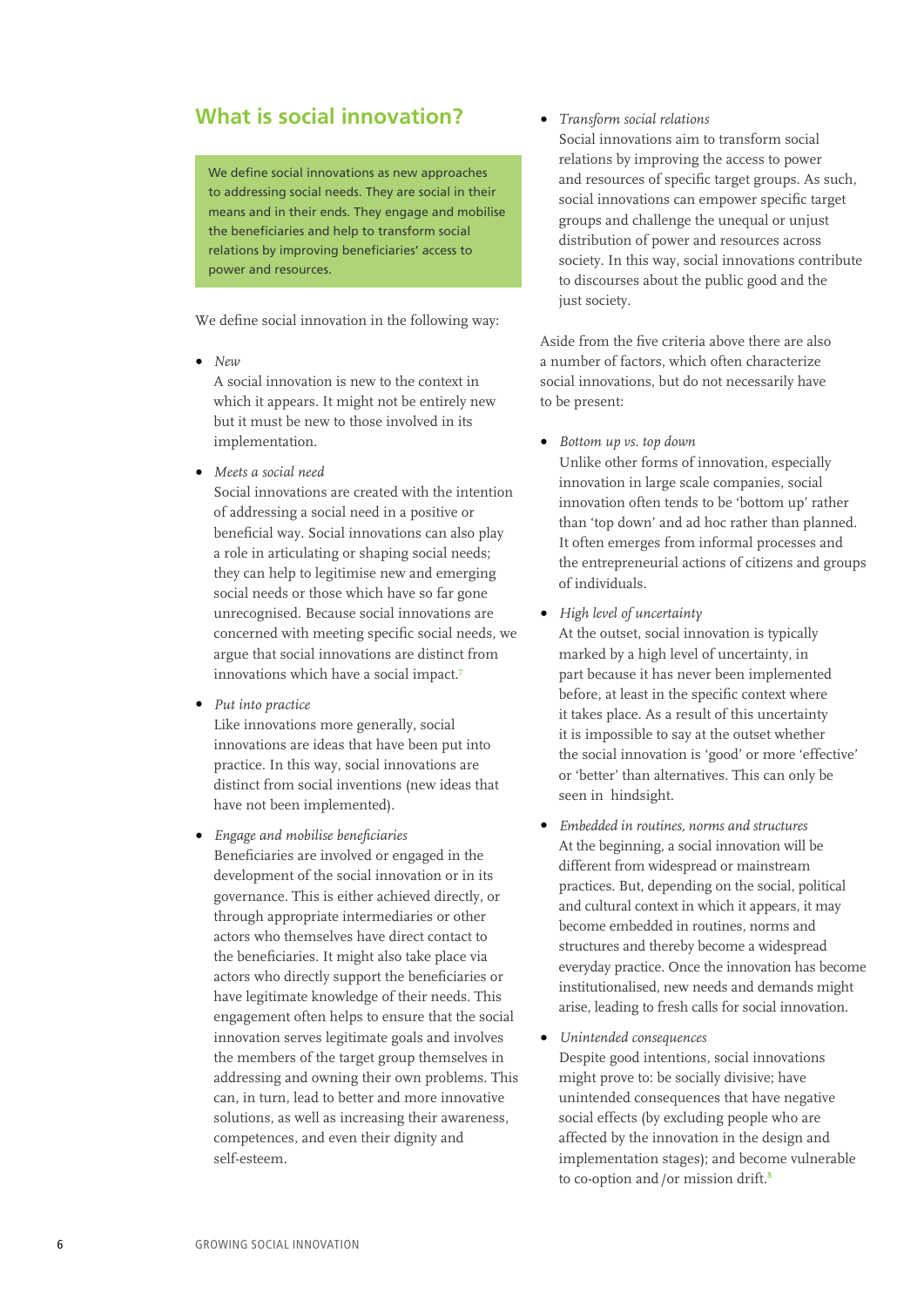#### TYPES OF SOCIAL INNOVATION

Social innovation is a broad term which refers to a wide range of activity. A key reflection on our research is that we often need to go beyond using 'social innovation' generically and be clear about what kind or type of social innovation we're talking about. To this end, we've developed a typology of social innovations which sets out five forms or types of social innovation. Some social innovations might cut across more than one type.

| <b>Type of social</b><br>innovation | <b>Description</b>                                                       | <b>Example</b>                                                                                                                                                                                 |
|-------------------------------------|--------------------------------------------------------------------------|------------------------------------------------------------------------------------------------------------------------------------------------------------------------------------------------|
| New services<br>and products        | New interventions or<br>new programmes to<br>meet social needs           | Car-sharing; zero energy housing<br>developments (e.g. BedZED)                                                                                                                                 |
| New practices                       | New services which<br>require new professional<br>roles or relationships | Dispute resolution between citizens<br>and the state in the Netherlands (the<br>professional civil servant role has<br>changed dramatically and citizens'<br>social needs are much better met) |
| New processes                       | Co-production<br>of new services                                         | Participatory budgeting (started in Brazil<br>and since widely scaled; is not dependent<br>on ICT, though ICT often used); Fair Trade                                                          |
| New rules and<br>regulations        | Creation of new laws<br>or new entitlements                              | Personal budgets (e.g. in Denmark and<br>the Netherlands where older people can<br>decide themselves how to spend much<br>of their support money)                                              |
| New organisational<br>forms         | Hybrid organisational forms<br>such as social enterprises                | Belu Water, a small UK based social<br>enterprise, which sells bottled water<br>and donates all its profits to WaterAid<br>and has pledged to raise £1m by 2020                                |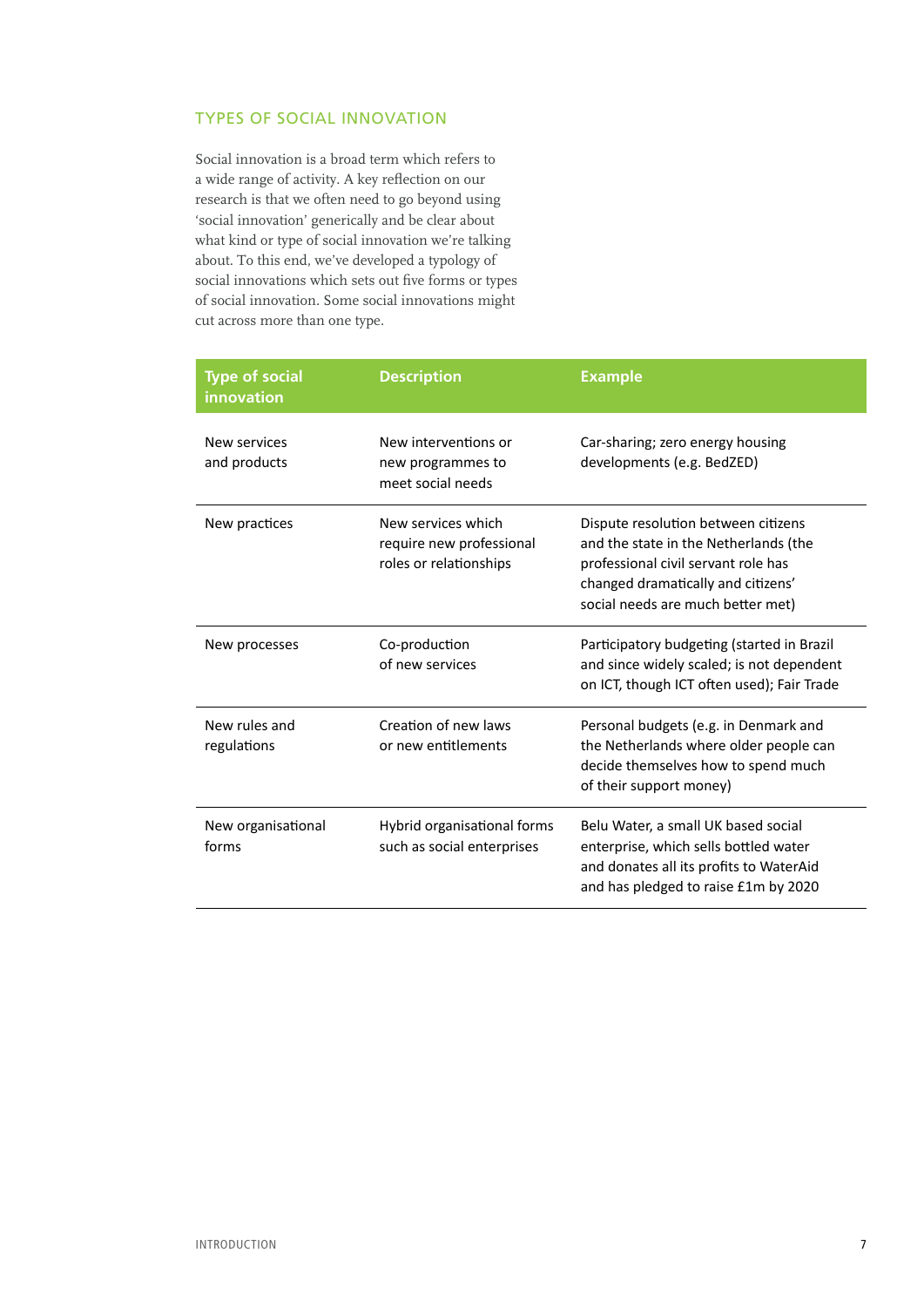# <span id="page-9-0"></span>**The role of government in social innovation**

Governments at all levels play a significant role in influencing the potential for success for social innovations. Our research has investigated a number of policy areas such as financing social innovation, measuring social impacts, spreading and scaling social innovations and understanding the role of digital technology in social innovation. We found that governments play a highly complex and instrumental role – not least in terms of setting up the right framework conditions for social innovators across sectors and geographical areas. Its role goes far beyond the common perception of being a passive institution whose primary role in social innovation is to remove legislative barriers and provide financing.**<sup>9</sup>**

In recent years, the concept of the triple-helix system**<sup>10</sup>** has gained momentum as a framework of understanding among policy-makers and has thus

driven many decisions to promote innovation across the EU. It views academia, industry and government – and not least a stable interplay between them – as the foundation for an innovative society. However, although the triple-helix system has proved efficient in terms of promoting advanced and groundbreaking technological innovations, it has proved less efficient in terms of promoting satisfying solutions to our societies' complex social challenges. Although governments and the private sector – with the support of academia – play an important role in creating and carrying out social solutions, civil society (or the civil sector) is equally important. We argue that policy-makers should expand the framework of understanding to a 'quadruple-helix model'<sup>"</sup> including the civil sector as the fourth cornerstone of the innovative society.



#### **Figure 1: Frameworks for understanding the foundations for an innovative society**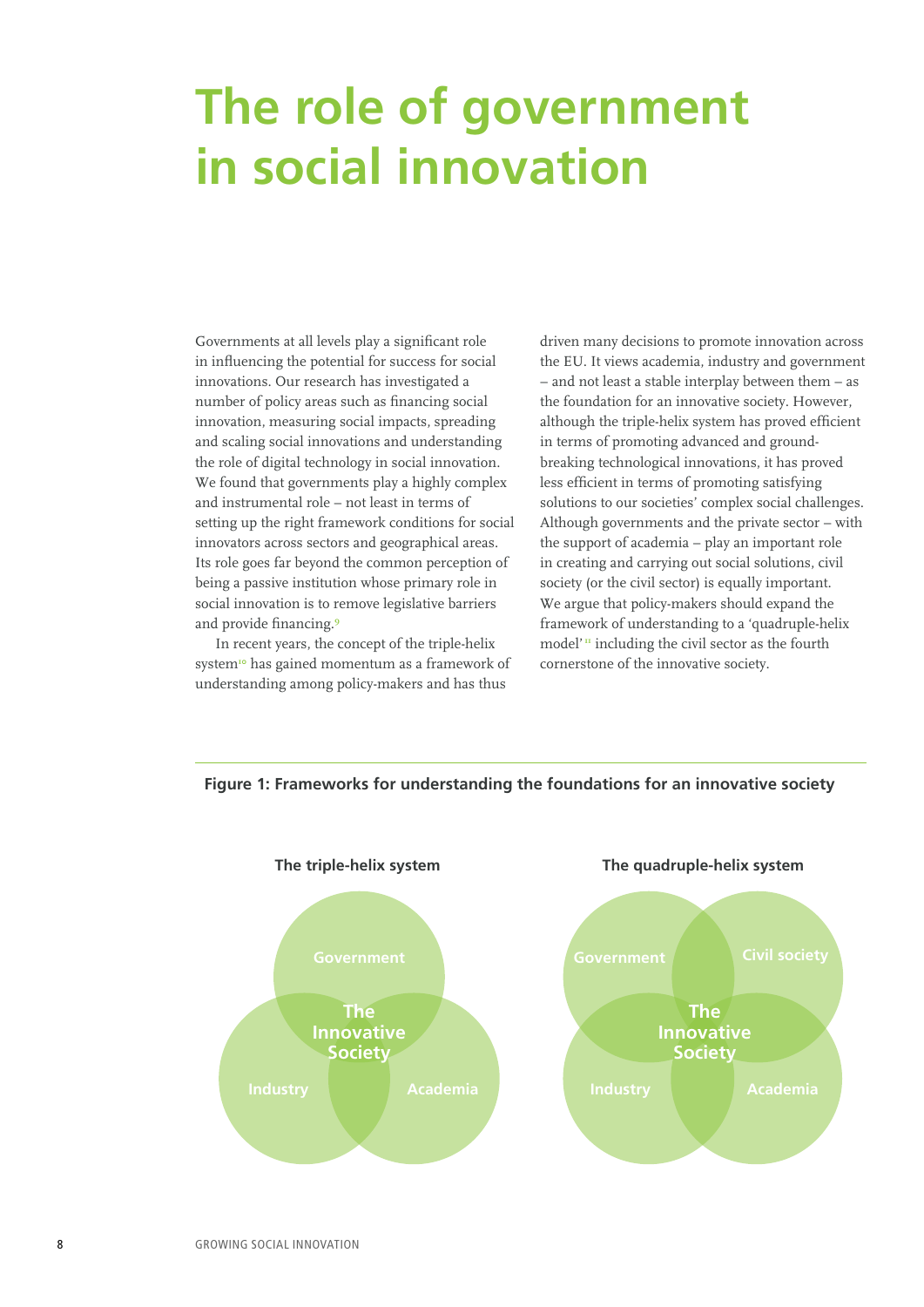<span id="page-10-0"></span>With that as our framework of understanding, the role of government becomes two-fold. Firstly, governments are an innovative force in themselves – one of the four cornerstones of the innovative society. With its political leaders, overview of unmet social needs and resources, and a large public-sector apparatus under their direct control, governments at all levels have the potential to develop some of the most innovative, efficient and sustainable social solutions of the future. Secondly, governments can act as promoters of social innovation – as a force that through its financial and law-making power can make it possible, easy and attractive for actors across all sectors to come together to shape new and better social solutions for the future.

In the following sections, we will dig deeper into the nature of the two roles of government in social innovation.

### **1. A source of social innovation**

For more than a generation in Europe, the public sector has been the main recognised legitimate source and provider of public value through enacting legislation and by providing public services and amenities to be consumed collectively rather than exclusively. Over the last twenty years, this perception, as well the reality on the ground, has changed significantly. Although today the public sector in Europe remains the principle creator of public value, and an important driver of this is innovation, including social innovation, it is now recognised that two types of change are needed for this process to continue to be successful. First, the public sector should change its roles, relationships and modus operandi, and second it needs to cooperate directly with other actors outside government.

Three main building blocks for public sector innovation**<sup>12</sup>** are:

- **• open assets**: making available and sharing data, people, facilities, tools, networks and other resources
- **• open services**: enabling other actors to co-create and innovate public services

**• open engagement**: ensuring that other actors can participate in decision- and policy-making, the processes and workings of the public sector, in participatory budgeting, in community building, in resolving conflicts, and in managing open assets.**<sup>13</sup>**

It is recognised there are numerous examples where full openness and transparency is inappropriate, such as in opening up government data which reveals information about individuals.

Building on the above, many governments have taken specific actions to strengthen their own role in social innovation. Across the world, public sector organisations have been appointing 'innovation teams' which exist to mainstream innovative methods across government. One example of these is the Danish organisation 'MindLab'. Based in the Danish Central Government, MindLab is tasked with bringing a human-centred design approach to public sector challenges. MindLab draws on the perspectives of citizens, businesses and government staff to redesign services around their experiences.**<sup>14</sup>** Similar initiatives are taking place elsewhere, for example, in the Finnish strategic design approach to public services like health, education and social services, in Singapore's Design Thinking Unit in the Prime Minister's Public Services Division, as well as in the UK's Behavioural Insights Team.**<sup>15</sup>**

One of the biggest challenges to innovation in the public sector is often perceived to be the fact that civil servants are dealing with taxpayer money and as such act with a necessary caution. This can lead to risk aversion and strict adherence to set procedures and laws, which can create obstacles to the introduction of new processes, products, services and methods. The importance of empowering civil servants, managers and policy makers, as well as changing organisational structures and processes, cannot be underestimated. Apart from providing appropriate tools and training for civil servants, leadership from both the top and the middle of public sector organisations is critical to ensure that innovation is at the heart of the creation of public value. Traditional leadership styles, more appropriate to top-down hierarchical structures, need to give way to new types of role, in flatter, less siloed organisations, in which leaders are seen as enablers, supporters and animators of public value creation by teams of civil servants collaborating with other actors.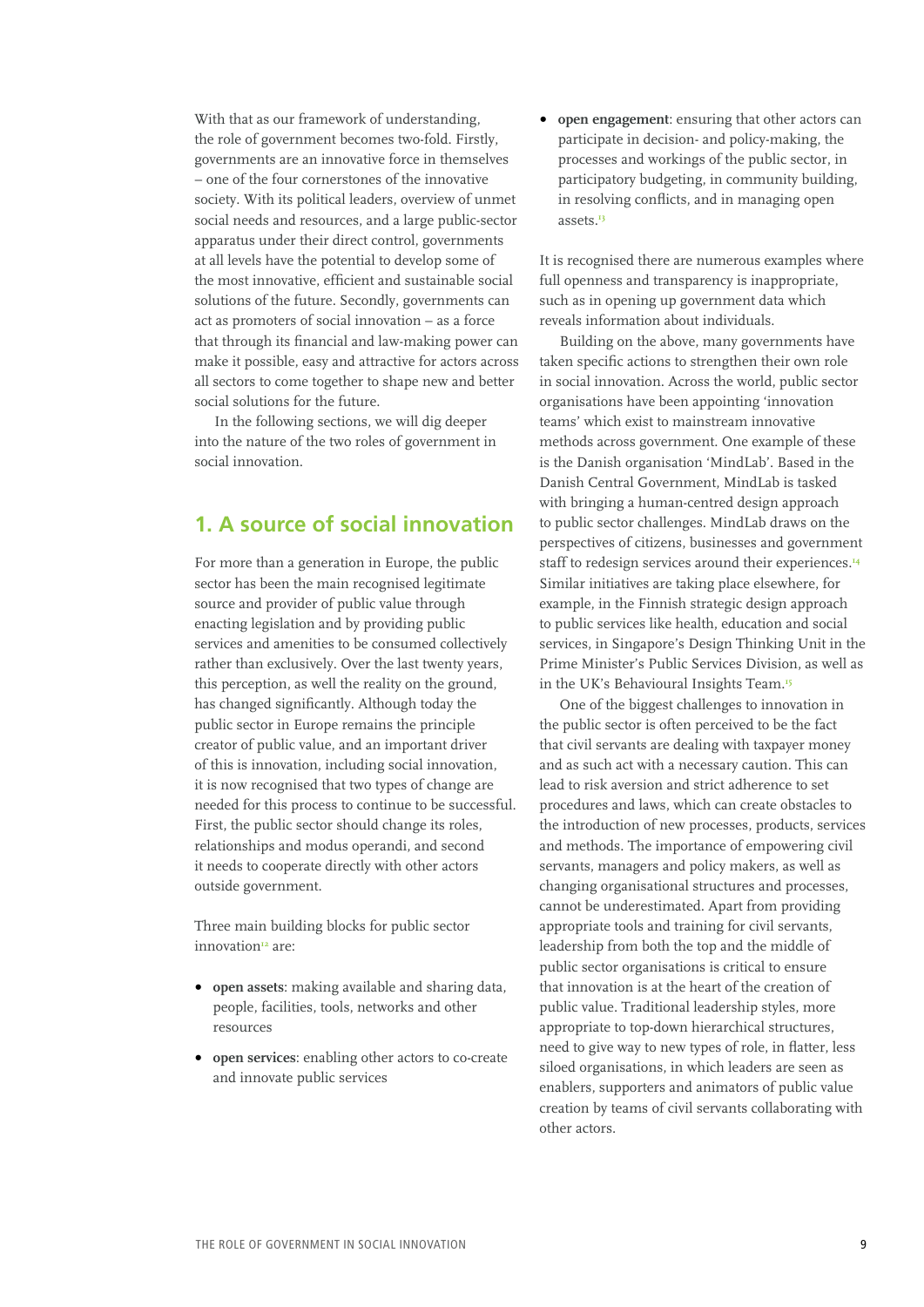# <span id="page-11-0"></span>**2. A facilitator of social innovation**

A useful framework to begin with is the social innovation ecosystem we developed in the context of our work on growing social innovation,**<sup>16</sup>** which sets out the necessary components for building an ecosystem that is supportive of social innovators and socially innovative organisations. These can be segmented into those components which enhance the supply of social innovations, those which foster the demand, and then intermediaries which transfer knowledge about social innovation. A diagram illustrating this (see Figure 2) features specific examples of these components, e.g. business development support for social enterprises on the supply side, and socially responsible public procurement on the demand side. This way of thinking helps frame the ways in which policy makers can promote and facilitate social innovation, in particular, through:

- **•** Funding
- **•** Procurement
- **•** Alternative use of assets
- **•** New legal frameworks
- **•** Increased support for networking
- **•** Capacity building
- **•** Commissioning and utilising research
- **•** Promoting citizen engagement
- **•** Measurement
- **•** Digital technology



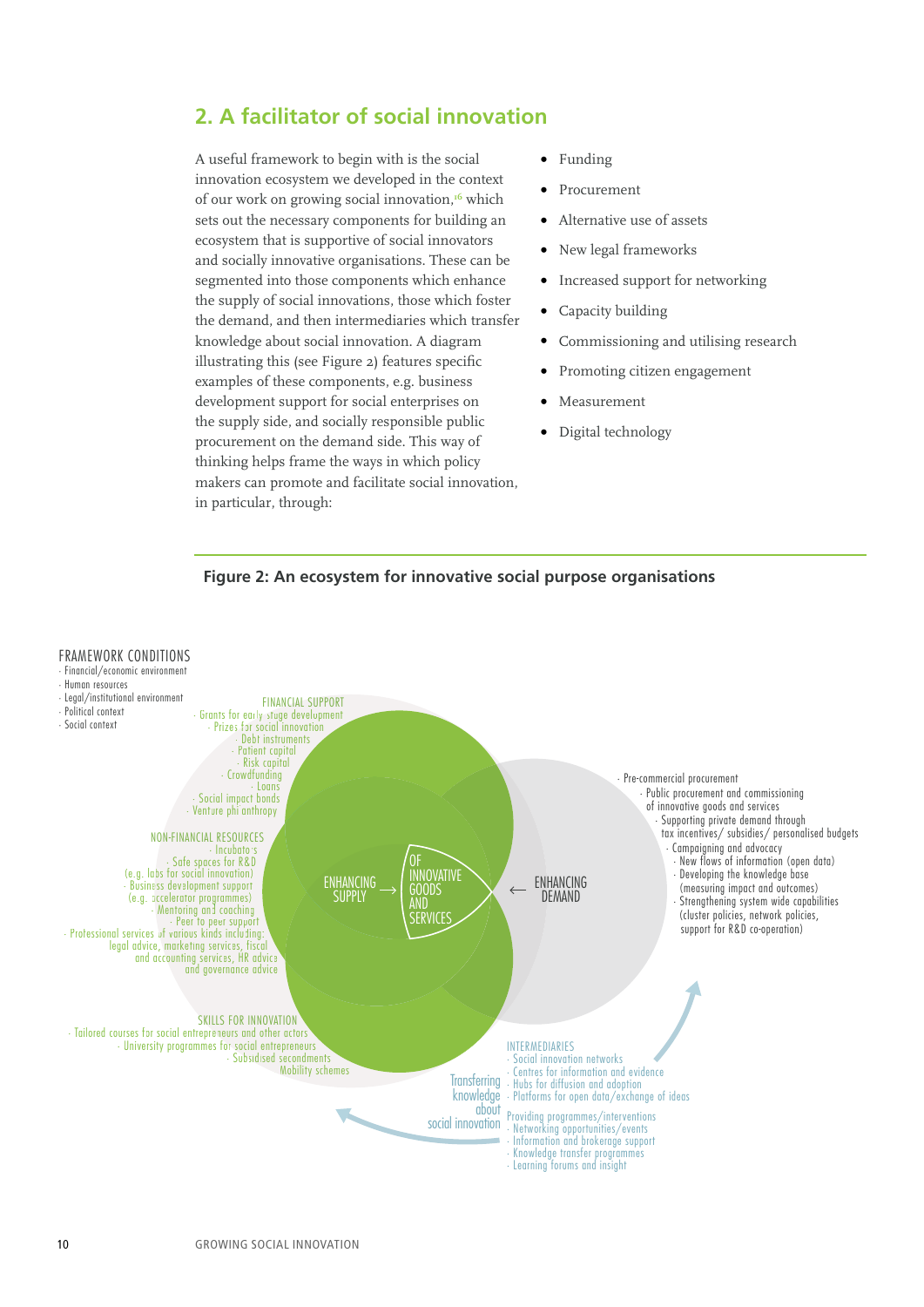### 2.1. FUNDING

<span id="page-12-0"></span>

Policy makers can enhance the supply of social innovations by providing funding for socially innovative organisations.

This can be through traditional mechanisms like grant funding using taxpayer monies, or through contracts which pay social innovators for the specific services that they are providing.

In the European Union, policy makers can also use the structural funds to support social innovations which are often found within the context of charities or social enterprises. The European Social Fund in particular has been used to great effect historically to support innovative approaches. For the period 2014–2020 social innovation has been explicitly integrated into the structural funds regulations and reporting mechanisms.**<sup>17</sup>**

Increasingly, policy makers are seeking to support the nascent field of social investment. This is the use of repayable finance to achieve a social as well as a financial return. Governments can help to raise awareness amongst investors, set aside funds for this purpose and also incentivise this type of investment through the introduction of favourable tax rates.**<sup>18</sup>**

Additionally, governments can encourage social investment through innovative contracting mechanisms such as social impact bonds. This is a financial mechanism whereby investors pay for a set of interventions to improve a social outcome that is of social and/or financial interest to a government commissioner. If the social outcome improves, the government commissioner repays the investors for their initial investment plus a return for the financial risks that they took. If the social outcomes are not achieved, the investors stand to lose their investment.**<sup>19</sup>**

Social impact bonds are often paired with contracts which 'pay by results', that is, commissioners pay for certain outcomes as opposed to outputs. This means that contracting organisations need to collect data in order to evidence that the intervention they have delivered has led to certain named results.

#### In practice



**Portugal**: In 2014 the Government  $\bullet$ announced their intention to establish a €150m Social Innovation Fund for social investment financed through EU Structural Funds.

**N Z** UK: Big Society Capital is a fund set up by the UK government using monies from dormant bank accounts and contributions from high street banks. It only invests in social investment finance intermediaries, seeking both a social and a financial return from every investment they make. These social investment finance intermediaries are then able to invest monies in social enterprises and social innovations that want to use repayable finance to help increase their impact on society.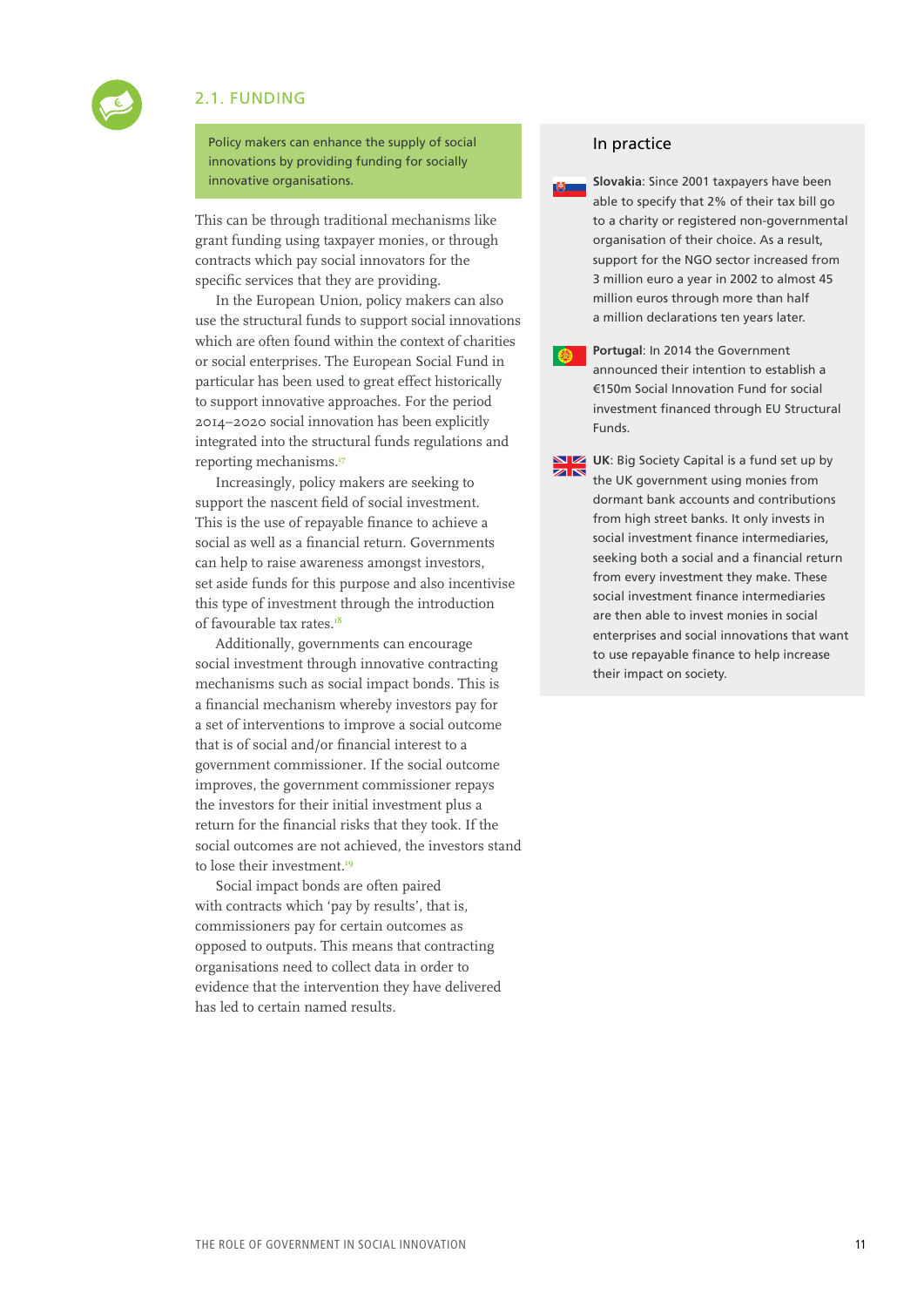### <span id="page-13-0"></span>2.2. PROCUREMENT

Commissioning and procurement processes represent an opportunity for governments to support the development of social innovation and stimulate the creation of new markets.**<sup>20</sup>**

Historically, commissioning and procurement structures have been poorly set up to support social innovation. For example, contracts are often designed in such a way to dissuade applications from social enterprises or those who are not large and established businesses. They may also be too short-term, place excessive risk on providers, set unrealistically low prices, or require a substantive burden in terms of monitoring and evaluation. This has led to criticism that with regard to social innovation, process is being allowed to trump outcomes.**<sup>21</sup>** Most socially innovative organisations are small and do not have the resources to compete with large, privately run businesses for public sector contracts. This is made even more challenging by the fact that many governments have implemented policies and laws which aim to foster competition and these make it very difficult for authorities to award contracts on any basis other than price.

Social enterprises and other socially innovative organisations seeking to work with the public sector also often come up against the inherently risk-averse nature of much government procurement.

Policy makers have a role to play in helping to overcome the barriers which prevent social enterprises from competing on a level playing field. These include:

- **•** The minority status of many social entrepreneurs, which can mean they are not familiar with jargon which unlocks key funding.
- **•** A 'catch-22' situation where a lack of a history in delivering government contracts prevents social enterprises from winning bids.
- **•** A lack of a recognised process to measure social impact.
- **•** The requirement of many procurement processes for detailed multi-year plans which can in themselves stifle the innovation process.
- **•** Procurement processes which commission outputs rather than social outcomes.**<sup>22</sup>**

#### **In Practice**

**Canada**: The city of Toronto has established a 'Social Procurement Framework', a process which seeks to generate an evidence-based social procurement policy by the end of 2015.

- **UK:** The legally binding Social Value Act was recently implemented and seeks to ensure that commissioners consider social value at the beginning of the procurement process; this is examined in more detail under 'legal frameworks'.
- **NZ** UK: The Department for Work and Pensions has a £16 million Youth Engagement Fund. Funding is through Social Impact Bonds (SIBs) on a payment by results basis. The fund is to help disadvantaged young people participate and succeed in education or training and prevent them from becoming NEET (not in education, employment or training). The goal is to improve employability, reduce long-term dependency on benefits, and reduce their chances of offending.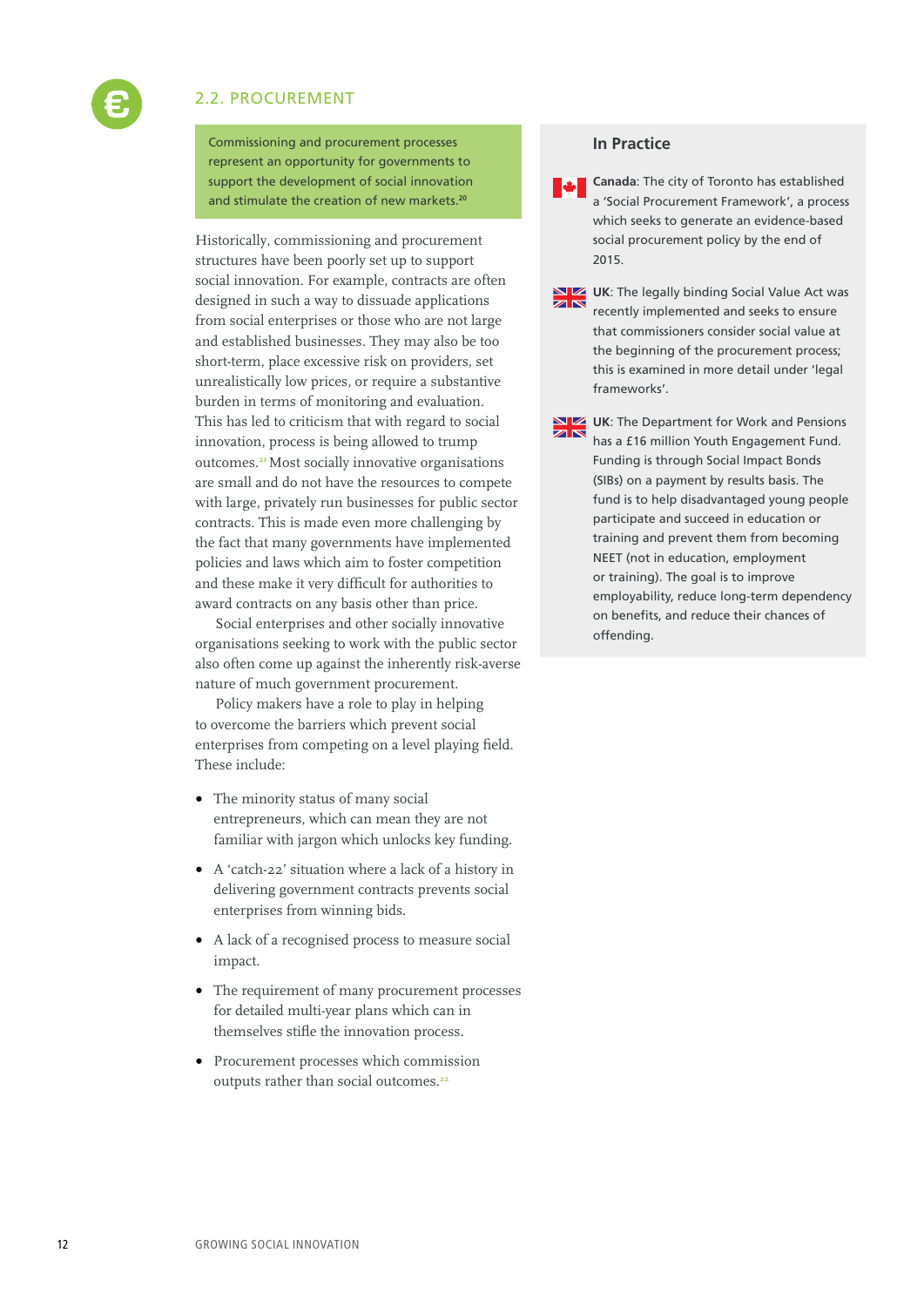

<span id="page-14-0"></span>

Governments can support social innovation by sharing non-financial assets, such as allowing community groups to manage local amenities.

Within the UK, local authorities are empowered to transfer the ownership of land and buildings to communities for less than their market value. This is known as 'community asset transfer' and allows communities and social enterprises to really take ownership of local institutions. This process also happens in other countries even without a specific legal process in place, such as in the case of Troy Gardens in America. Additionally, governments can share their resources using more traditional methods, such as allotments for local communities.

#### **In Practice**

**Germany:** In February 2013, a former fire station building in Heidelberg was repurposed as a creative industries centre. It is managed by a local charity which rents rooms to entrepreneurs and social innovators at a reduced rent.

**USA:** In 1995, the state of Wisconsin attempted to sell a 15 acre empty site. Residents had however been gardening on four of the acres for 15 years, and using the rest to walk. At the prospect of losing this resource, residents joined with several non-profit groups to form the Troy Gardens Coalition. They developed an innovative proposal for integrated land use, which combined housing with open space and agriculture. In 1998 the city accepted the plan.

**UK:** Many local authorities are turning over assets such as sports facilities, pubs, post offices, libraries and disused/ underused buildings to community ownership and/ or management. For example, Atlantis Community Leisure Centre is run as a social enterprise and is a registered charity.

### 2.4. INCREASED SUPPORT FOR NETWORKING

One easy way in which governments can help to support social innovators is by providing forums for them to network and share knowledge.

Support can be either through providing funding for existing initiatives, commissioning these services or establishing government bodies to perform this function. For example, the European Commission commissioned the existing network Social Innovation Exchange to host a 'Social Innovation Europe' website to allow social innovators to connect. In America, the White House Office of Social Innovation and Civic Participation hosts regular events to allow social innovators to come together.

Performing this function is relatively easy for policy makers yet achieves big dividends for social innovators. Innovation often happens as a function of bringing diverse participants together and government is one of the few institutions with the resources and networks to make this happen.



Networking at a SIX and Hivos event in Johannesburg, South Africa. Credit: Social Innovation Exchange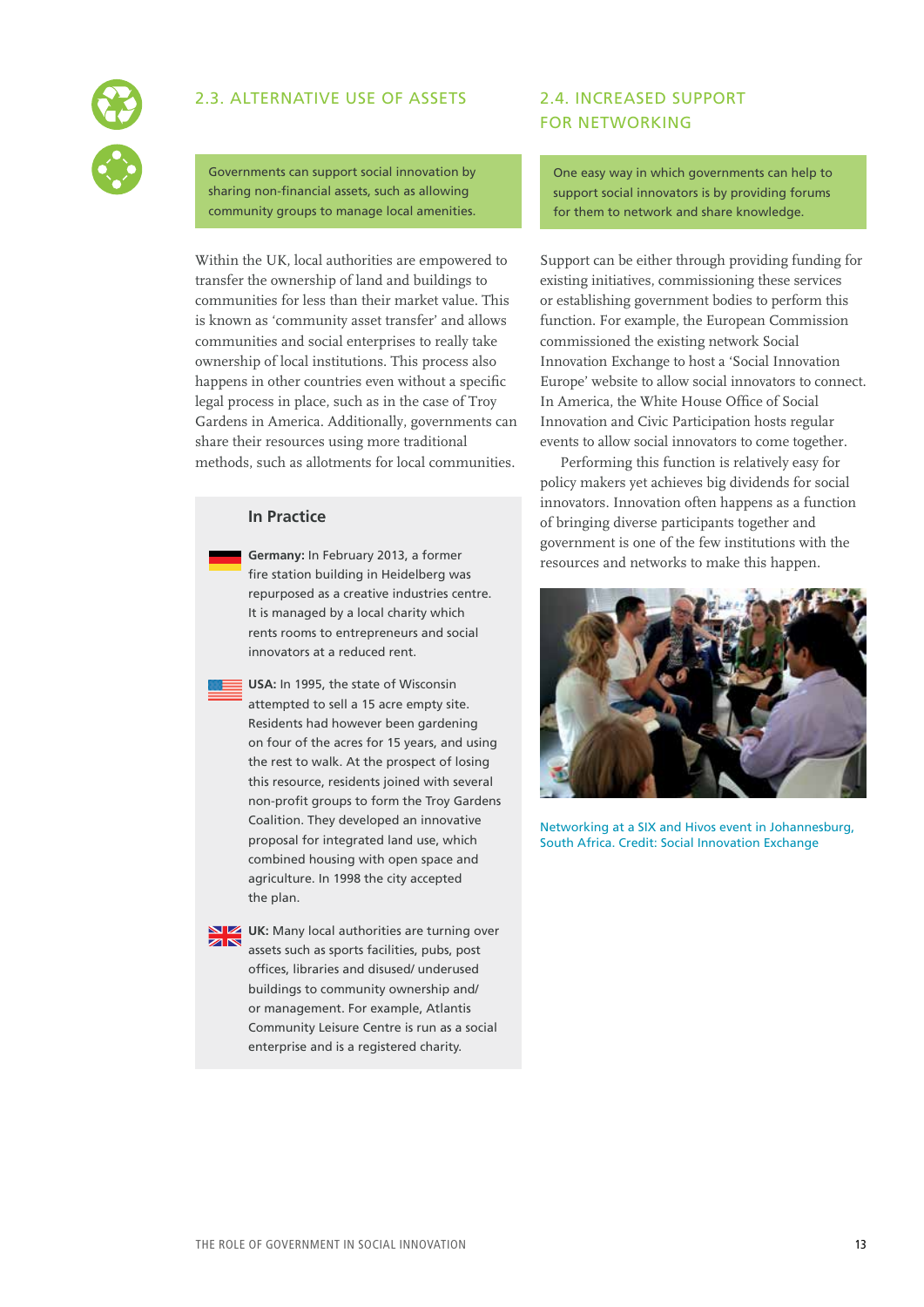#### <span id="page-15-0"></span>2.5. NEW LEGAL FRAMEWORKS

Governments can use their regulatory and legal powers to promote social innovation and models of services which generate social value.

The discussion of procurement illustrated the ways in which laws introduced to promote competition can work against social innovators and social enterprises, which aim to generate social value and not simply provide services at the lowest possible price. However, there are promising signs that legislation could be effective in addressing this. For example, the EU has published a new public procurement directive which asks public authorities to consider social value in their procurement decisions.**<sup>23</sup>**

One response within the UK has been the introduction of the 'Social Value Act',**<sup>24</sup>** which asks commissioners to consider how the service to be procured could improve the economic, social and environmental well-being of the area. This has led to an increased awareness of the role that social enterprises can play in securing such an improvement and a space to consider social value in the commission process which has hitherto been missing. Wakefield Council referred to the Social Value Act when it wanted a new milk supplier in local schools. They chose 'Fresh Pastures', who deliver milk and also provide local schoolchildren with lessons on healthy living and food miles.

The UK is regarded as a market leader in the development of new laws to support social innovation. In 2011, they introduced a 'Community Right to Challenge'. This allows community organisations to submit an expression of interest in running services of the local authority on behalf of that authority. Another law recently introduced within the UK has been a new regulation on 'Social Investment Tax Relief', which helps to encourage this kind of investment and is the first regulation of its kind in the world.**<sup>25</sup>**

Across the world, many countries have introduced new legal forms specifically for social enterprise, such as Vietnam,**<sup>26</sup>** Canada and the USA.**<sup>27</sup>** These allow companies to trade in support of a social mission, and to reinvest almost or all of that profit into that social mission.

Apart from directly supporting social innovation, legal frameworks can be decisive in assisting or hindering social innovation to take place more generally across society. For example, the JustPark. com website**<sup>28</sup>** in the UK connects car drivers looking for a parking space via a mobile app with home owners with space on their driveway in order to ease parking congestion and traffic flow by using the unused assets of vacant space. It also provides a small income for the owners and a commission for the company. However, many local authorities considered such home owners as running a business and many were fined up to €25,000 which virtually killed off the innovation. In April 2014, however, the UK government relaxed the law thus allowing the scheme to scale.**<sup>29</sup>**

This illustrates a more general issue around existing legal and regulatory frameworks which tend to be geared to older economic models and not conducive to new innovations, and that changing them can change the balance of winners and losers. For example, in the JustPark case existing car-parking companies lose out and this typically becomes a controversial issue where the pros and cons are not always clear cut. Policy dilemmas like this are likely to increase in the future, for example the complaints currently being made by incumbent taxi companies and hotel chains that Uber and Airbnb respectively take away their business and lower standards. On the other side, the new players which typically use digital technology as a basis for their innovation, claim that more people can participate and unused assets can be brought into use, which is good for society and the environment. Many are also offering to work with governments to put in place new mechanisms to support service and employment standards which clearly require new approaches.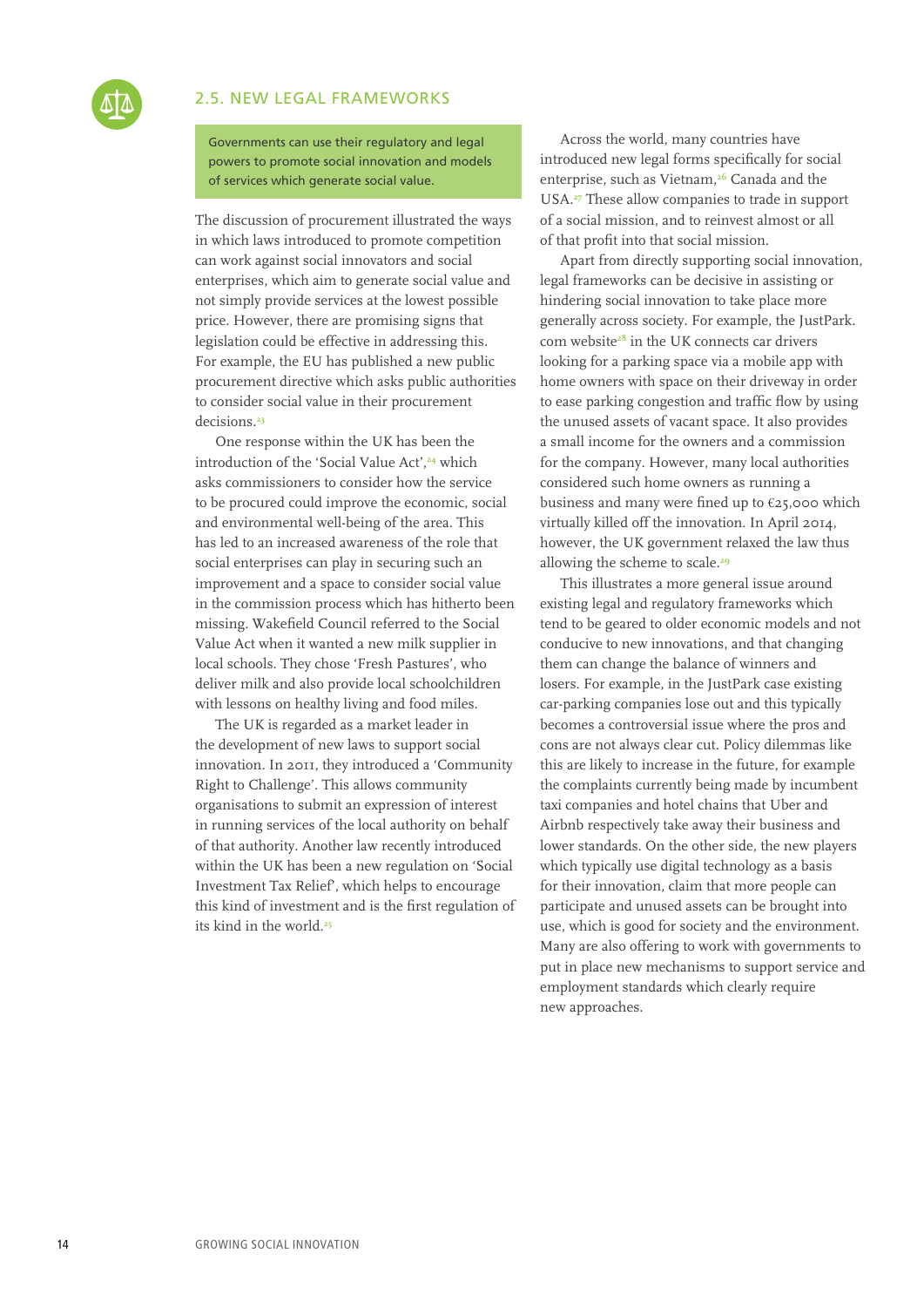<span id="page-16-0"></span>

#### 2.6. CAPACITY BUILDING

Socially innovative organisations require support to scale and access investment and policy makers and government have a crucial role to play in building capacity within the sector.

One strong model for building capacity is through dedicated support programmes, with a specific focus on social innovation. These programmes provide training and mentoring especially for social entrepreneurs or innovators, and are sometimes termed 'incubators' or 'accelerators'. Accelerators usually offer assistance to entrepreneurs who are already providing a service of some kind, aiming to help the entrepreneur scale their business and become ready for investment, while earlier stage programmes which support those who are in the process of turning an idea into a business plan are known as incubators. One example of an incubator is Social Impact Start, which operates in Germany, Austria and Switzerland and supports social startups in the early phases of launching their ideas. Their "scholarship" combines coaching, professional skills development, mentoring, co-working space and matching to potential funders. It is part of the wider Social Impact group which includes a lab space, consultancy services, a crowdfunding platform and other online tools for early stage idea development and knowledge exchange. The accelerator model is based on business programmes such as Y-Combinator, which began working with technology start-ups in Silicon Valley in 2005.**<sup>30</sup>**



A workshop of the EU Transition project. Credit: Stuart Thomason

It is important for entrepreneurs that dedicated organisations exist to connect them with funding. Due to their crucial role in supporting social ventures to get up and running, there has been considerable government interest in supporting incubators and accelerators in the hope of generating maximal social impact. For example, the British government has recently launched a Social Incubator Fund which will support social incubators in the UK.**<sup>31</sup>** Similarly, the European Commission is currently supporting both the 'Transition' project, which is supporting a network of incubators across Europe to share best practice and learn from each other while providing funding to reach an even greater number of social ventures.**<sup>32</sup>** The incubators come from locations as diverse as the Basque Country, West Ireland, London, Milan, Paris and Tampere.

#### **UK: Building social innovation capacity through incubators**

The UK's £10 million Social Incubator Fund is being delivered by the Big Lottery Fund on behalf of the Cabinet Office's Office for Civil Society (OCS). It aims to help drive a robust pipeline of start-up social ventures into the social investment market, by increasing focus on early stage support, and attracting new incubators and accelerators into the market. The grants provided to social incubators and accelerators are between £50,000 and £1.5 million, of which a portion forms an investment book which must be invested into social ventures using non-grant financial structures.**<sup>33</sup>**

One of the organisations to be supported by the fund is Bethnal Green Ventures, an accelerator programme which supports tech organisations seeking to develop solutions to social and environmental problems. They have received £900,000 in funding, which has been matched by charities The Nominet Trust and Nesta. Examples of social innovations they support include OurPath, a smartphone application which coaches and motivates diabetes patients to live a healthier lifestyle, and GroupU, an online tool which maximizes individual student progress through effective classroom collaboration.

In order to support the ventures to move forward, they run fortnightly workshops on a range of topics including user testing, impact measurement, service design, PR, business development and investment strategy. In addition, each week staff meet individually with each venture to help set priorities and move forward.**34**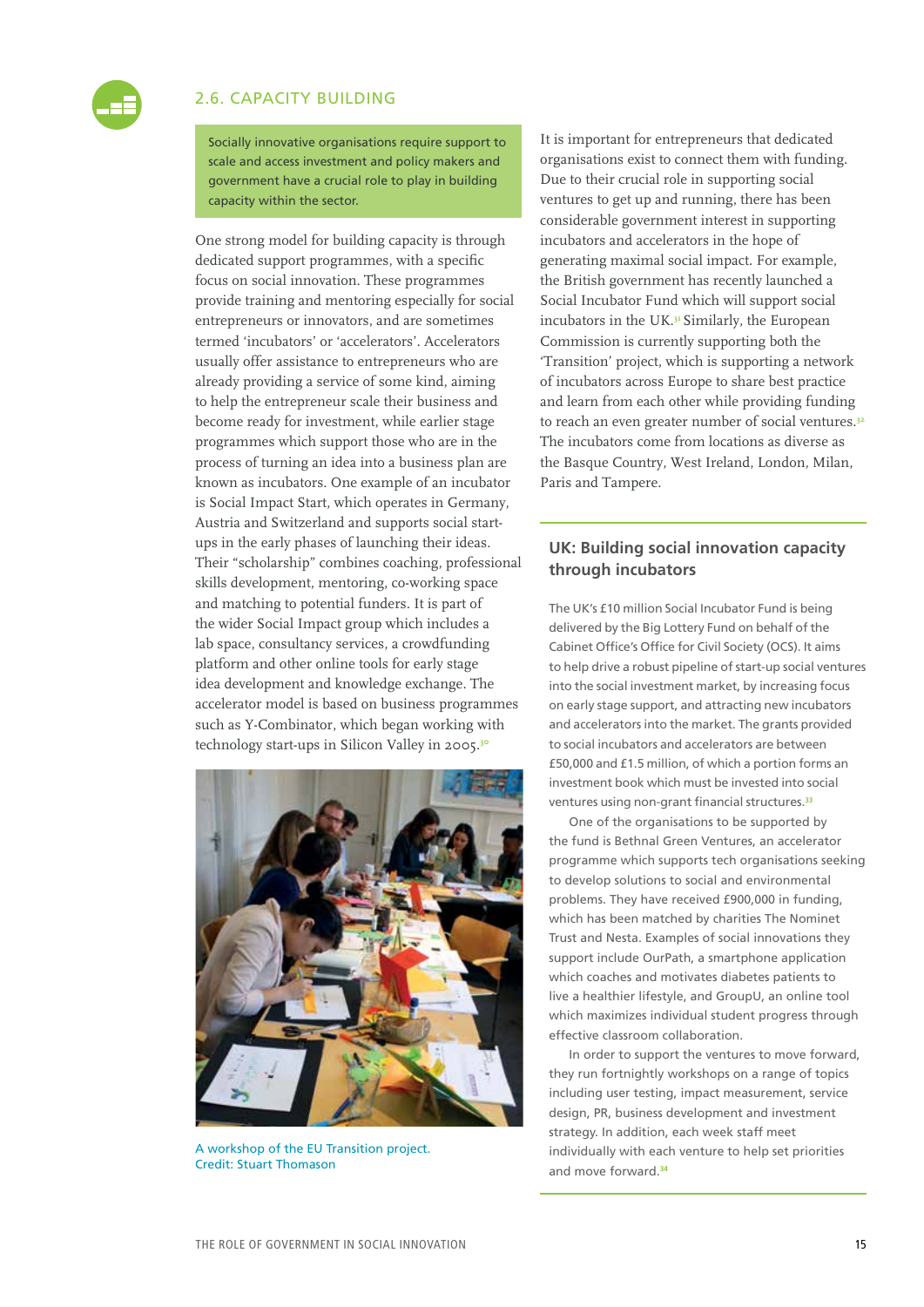<span id="page-17-0"></span>

### 2.7. COMMISSIONING AND APPLYING RESEARCH

Policy makers and government can support social innovation by funding and applying research which builds a strong evidence-base for both policy and practice.

In recent years there has been a move toward basing policy and practice decisions on the soundest possible evidence. Although policy-makers**<sup>35</sup>** often cite a shortage of time, information overload and a difficulty in understanding academic jargon and analysis as reasons for not engaging with research, organisations are developing which aim to present the latest research in formats which will be most useful to policy makers. These include The Campbell Collaboration (Norway) and J-Pal (USA). At the same time, individual governments are also funding and establishing centres which fulfil similar functions, such as the 'What Works' Centres in the UK. These organisations help to support social innovation by ensuring that the most effective interventions are recognised and scaled.

Although the above examples represent a promising trend, the Alliance For Useful Evidence have cautioned that 'evidence-based practice is not cook book teaching or policing, nor should it be about prescribing what goes from a position of unchallenged authority… It is important to remember that there is a huge amount of experiential knowledge that is not captured by research'.**<sup>40</sup>** Furthermore, care must be taken when generalising from results of individual studies not to overlook the unique features of the situation in any given country or region.

Perhaps for this reason, another way in which policy makers have attempted to test and research social innovations has been through funding or establishing social innovation labs which work on a much smaller scale. Across the world, these have provided a neutral space for experimentation, with the aim of generating solutions to the most pressing local challenges.

#### **Global: Evidence-based policy**

J-Pal was founded as the Abdul Lateef Jameel Poverty Action Lab in 2003. They not only conduct and fund randomised control trials of interventions to reduce poverty but have also developed a policy team who spend their time building relationships, and translating research into formats that can be most easily understood.**<sup>36</sup>** In addition they offer 'custom courses for individual government departments that are interested in getting their entire workforce to think about ways to incorporate evidence into policy design'.**<sup>37</sup>** The team also exists to make sure that policy makers themselves have a say into which questions are answered by their researchers, and in many cases researchers and policy makers have worked directly together on study design. This ensures maximum buy-in and that research results are most likely to be relevant and useful.

J-PAL Europe was established in May 2007 to expand J-PAL's advocacy work in Europe, and include European researchers in the J-PAL network.**<sup>38</sup>** It is based at the Paris School of Economics and has launched the SPARK network, or 'Social Policy Analysis for Robust Knowledge' in partnership with LSE Enterprise and Nesta. As part of SPARK, information and training sessions will be held for policy makers, support will be given in undertaking social policy research, and a network of stakeholders will be created. The SPARK network is part of a larger initiative from the EU Directorate General for Employment, Social Affairs and Inclusion to promote the benefits of social policy experimentation throughout the EU as a tool for social innovation.**39**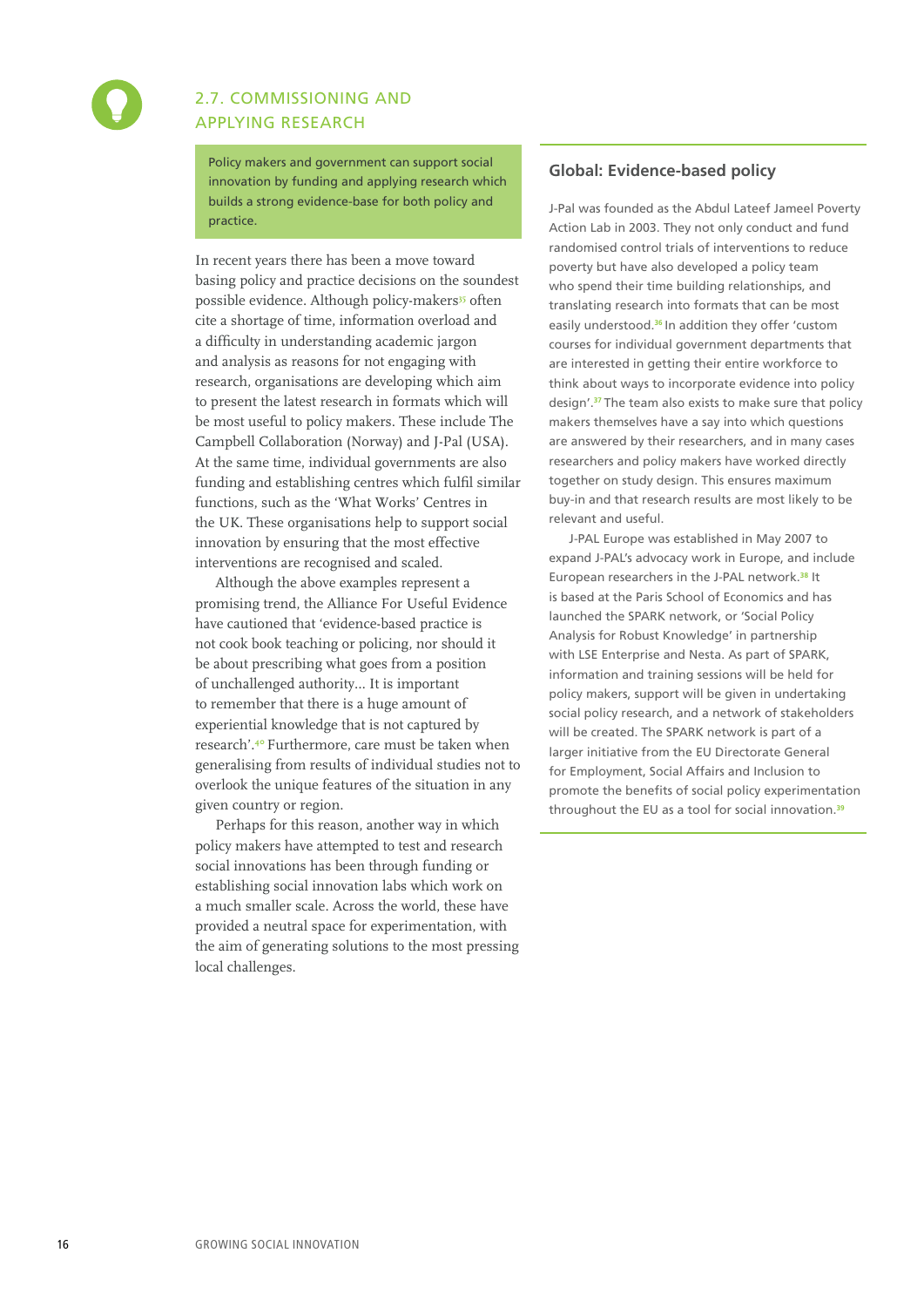#### **USA: Impact evidence**

The New York City Center for Economic Opportunity (CEO) develops and finances innovations to tackle poverty across the city. With evidence of impact central to its approach, CEO runs programmes in collaboration with agencies across the City government, robustly testing their effectiveness to scale and spread the most promising, whilst stopping those that don't meet their desired outcomes. One successful CEO programme is Community Partners, an outreach programme to connect people from high poverty areas with employment opportunities. Mobile Community Partner teams were established in all five boroughs of New York City, coordinating referrals to the public workforce system for job placement services. In 2013, 23,000 referrals were made, resulting in 3,600 people securing job placements.**<sup>41</sup>**

Just as it is committed to growing what is working, CEO is equally committed to stopping or decommissioning ineffective programmes. One example is the Nurses Career Ladder programme, designed to train low-income New Yorkers to secure higher salaried positions as nurses, which was stopped when there ceased to be a demand for nursing staff. CEO has also influenced national policy. In 2008 CEO developed an [alternative poverty measure](http://www.nyc.gov/html/ceo/html/poverty/poverty.shtml) that is having national impact. Their work inspired the Obama Administration and this new approach is now being used by the US Census Bureau.**42, 43**

#### **In Practice**

**UK:** The British government is currently setting up the world's first network of independent 'What Works' centres in order to collate evidence on best practice in social policy. These will be in the fields of crime reduction, active and independent aging, early intervention, educational attainment and local economic growth. Where possible, the centres are being hosted by practitioner organisations in the areas concerned, e.g. the crime reduction centre is being hosted by the College of Policing.

**Global**: Notable examples of social KA. innovation labs include the European Network of Living Labs, the Social Innovation Generation lab at MaRS in Canada, La 27e Region in France, Participle in London and MindLab in Denmark.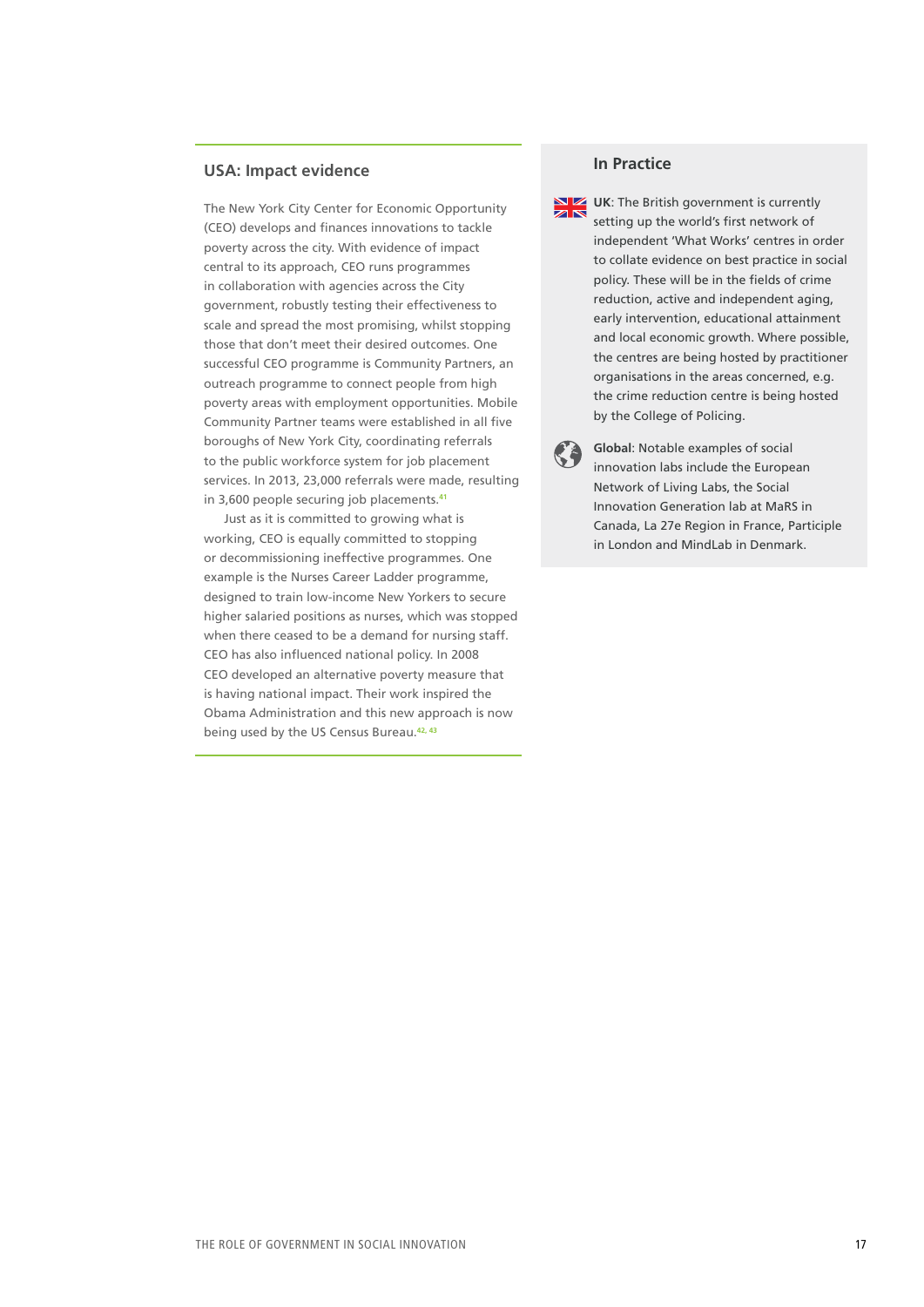<span id="page-19-0"></span>

#### 2.8. PROMOTING CITIZEN ENGAGEMENT

Policy makers and government can support social innovation by supporting and promoting citizen engagement in social innovation, while remaining sensitive to its limitations and managing the expectations of the wider stakeholder community.

Beyond increasing the legitimacy of social innovation projects and decisions, promoting citizen engagement in social innovation is important for a number of reasons:

- **•** First, engagement may be necessary to better understand social needs. Often citizens themselves are not driving the development of new solutions; in these cases, the civil servants, public policy makers and non-profit leaders who do not experience these problems and challenges first hand benefit from hearing citizens articulate the challenges they face, their tacit knowledge, desires and experiences.
- **•** Second, citizens themselves can be the source of innovative ideas. Policy makers and governments can foster this through processes such as competitions and co-design activities.
- **•** Third, engaging citizens introduces divergent thinking which helps to find novel solutions to complex problems.
- **•** Fourth, citizen engagement is necessary because of the nature of the social challenges we face. Complex or 'wicked' problems often defy topdown policy responses and by definition lack a single 'solution'. Often, behaviour change is required, such as in the case of tackling climate change which requires a shift to 'reduce, re-use, and recycle'. Thus solutions require the active participation and cooperation of citizens.

Policy-makers can play two important roles in maximising citizen engagement: first, they should consider how they can engage citizens in their own socially innovative work and service design; second they should also promote and support the appropriate use of engagement methods by their suppliers and delivery partners.

#### **In practice**

**India**: I Paid a Bribe is an online platform developed by non-profit Janaagraha that uses crowd-sourced data to paint a picture of the nature, scale and location of bribery. The data supports citizens in their attempts to resist bribery, and also serves as an advocacy tool. On a policy level, it has been used to pressure government departments to change their processes and procedures and thus improve public service delivery. It has now spread to countries such as Kenya, Pakistan and Zimbabwe, as well as European countries Greece, Hungary and Kosovo.

**UK:** Groundswell is a charity that helps homeless people take more control of their lives and have greater influence over the way services are designed and delivered. Its 'Homeless People's Commission' brought people with experience of rough sleeping together with policy makers and peer-led research identified the critical success factors that have enabled people to successfully move on from homelessness.

**Australia**: Family by Family is a new model XX. of support entirely co-designed with families. It aims to enable more families to thrive and fewer to come into contact with crisis services. The programme finds, trains and resources families who have overcome tough times and connects them with families who want things to change. After the first year, 90% of families were meeting their goals, changing their beliefs and behaviour.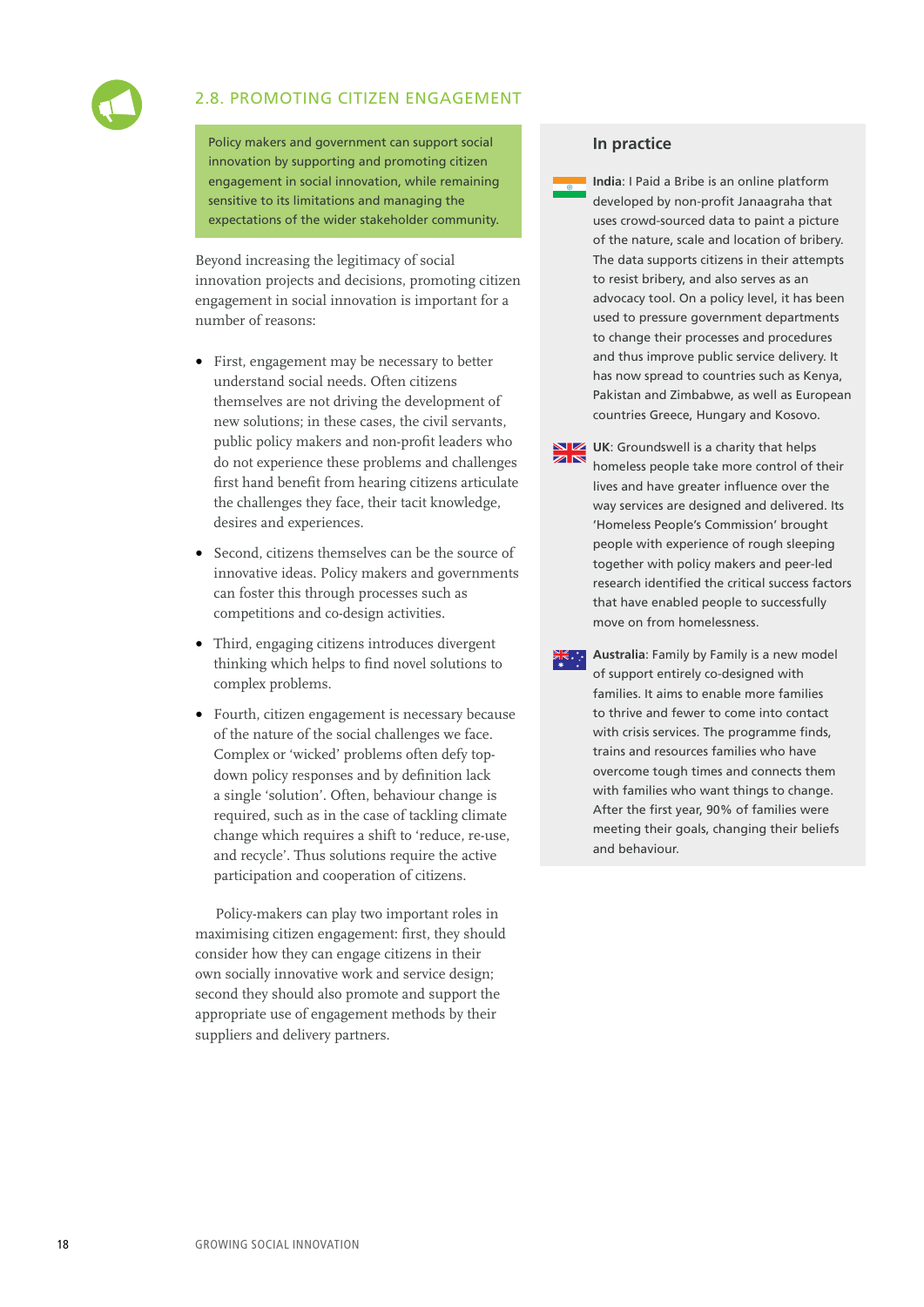In general, there are three main ways in which citizens can be involved in supporting and sustaining social innovations: By providing information and resources, particularly about their needs, preferences, ideas and opinions; Problem solving, by introducing divergent thinking and buying-in to projects and proposals; Taking and influencing decisions, by citizens taking control of decision-making processes and/or the implementation of those decisions.

Citizen engagement can take a large number of forms, depending on how many people are to be involved, and the purpose of the engagement. Examples include user-led research, co-design processes, personalised budgets, crowdsourcing, participatory budgeting, idea banks, and competitions.



Participatory budgeting materials in NYC. Credit: Daniel Latorre/Flickr

Nonetheless, citizen engagement is not a guarantee of 'success' and relies heavily on the skills and commitment of those involved. There is also a clear risk that failed engagement will lead to greater disconnect between governments/ local authorities and their citizens.

When governments want to involve citizens in their activities, there is frequently a mismatch between the way they describe a project and the reality of what it will involve for citizens. All forms of engagement should be tailored to the context and the appropriate resources in place. Using terms like 'empowerment' or 'local-control' when citizens are simply taking part in consultation exercises is likely to raise expectations that cannot be met. 'Shallower' forms of engagement that involve individuals contributing information or opinions can be a major source of value to the development of social innovations, but they need to be described in

a way that participants will recognise. Consideration must also be given to the implications of who is and is *not* engaged, and the potential for co-option of engagement processes by groups with vested interests.

Policy-makers have an important role to play in managing the expectations of the wider stakeholder community and providing a supportive environment.

#### **Germany: participatory budgeting**

Berlin-Lichtenberg is a borough of East Berlin with just over 260,000 residents. Six per cent of the local budget is used for a participatory budgeting process, which in 2014 was in its eighth year. Citizens are invited to submit proposals and vote for new services on the following themes: libraries, health, children and youth, culture, music schools, public roads, volunteering, services for the elderly, sports, environment and nature and economic development.**<sup>44</sup>**

Proposals can be submitted online or at residents' meetings, which are open to all residents and held across the borough. They then have the opportunity to discuss and reflect on proposals. The borough administration reviews all proposals, amending them where appropriate to make them ready for a 'voting day'. The borough also carry out a household survey – a randomised sample of the population are asked to vote on their favourite suggestions. The final votes are passed on to the co-ordination committee at the borough who carry out feasibility studies, assess the financial costs of the proposals, decide which ones to implement and start the implementation process. The assembly is accountable for the final decisions and the implementation of projects. The monitoring committee, which consists of local residents, assembly members, councillors, civil servants and civil society representatives, is responsible for evaluating and improving the process**.45**

Between 2005 and 2011, 1,888 citizen proposals were collected by the borough, of which 414 were presented to the borough assembly. Of these, 83 were rejected by the assembly but 331 have either been implemented or are in the process of being implemented. Research suggests that the process has been successful in increasing participation rates of under-represented groups, helping to build social capital in the borough, strengthening the problem solving capacity of the local community, and increasing legitimacy and transparency of the budgeting process.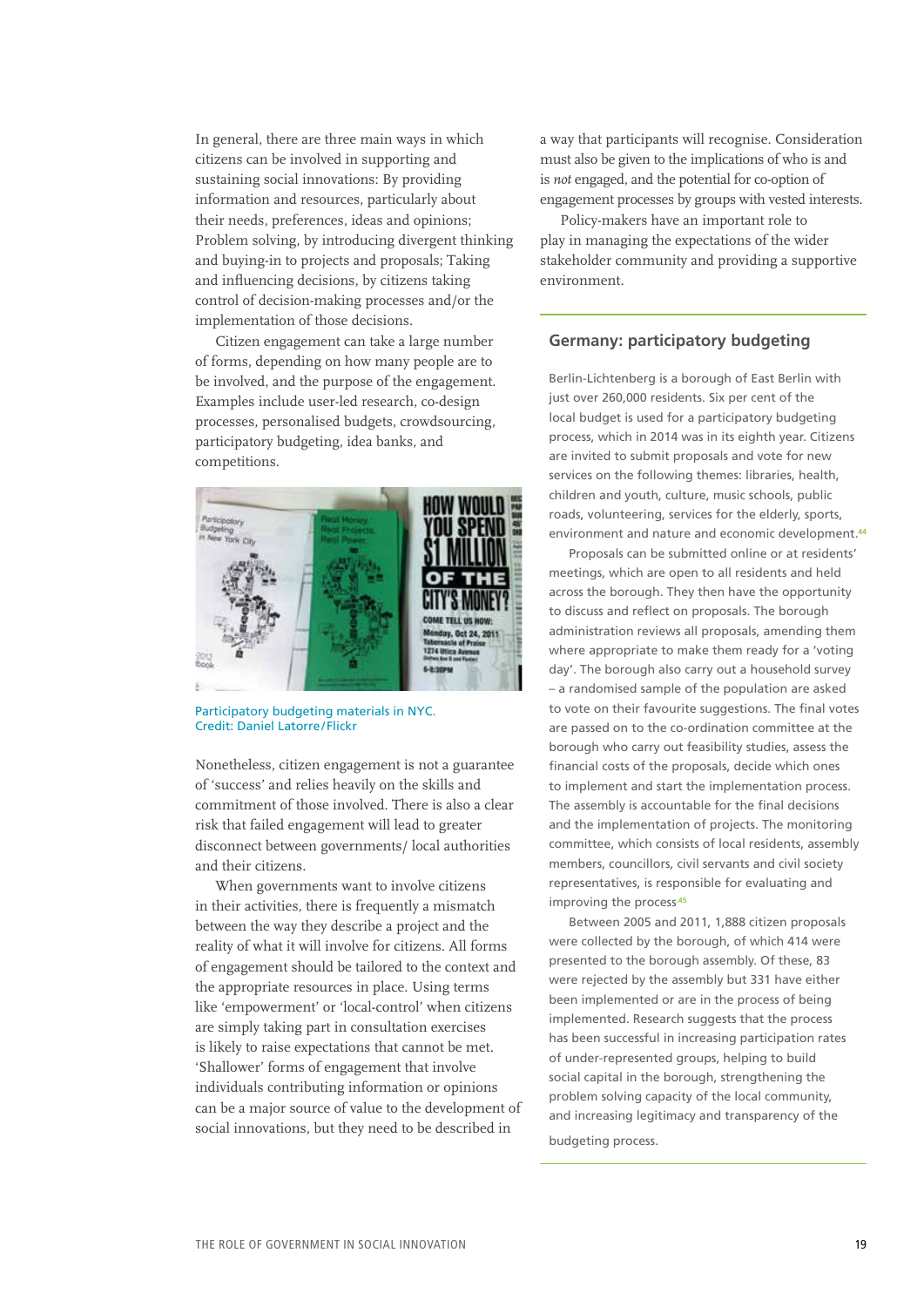#### 2.9. MEASUREMENT

As well as supporting social innovation research, there is a clear imperative to measure social innovation in order to understand both the shape and size of the local 'market' and the impacts and outcomes of socially innovative ways of working.

Effective support for social innovation will increasingly rely on governments and policy makers having a solid understanding of the 'state of the nation' in terms of social innovation within their country or region. To do this, it is important to consider all dimensions of social innovation.

Figure 3 shows a new blueprint for measuring social innovation in any given country or region, developed through Tepsie research.**<sup>46</sup>**

This identifies three main dimensions which should be considered:

- **•** A measure of the *framework conditions* for social innovation. This enables insights into the structural conditions for social innovation. Thus policy makers are able to gain insights into how to create conditions that are more favourable for social innovation.
- **•** A measure of the *organisational outputs and societal outcomes* of social innovations. This gives an insight into the impact of social innovation and gives policy makers data that they can use to make decisions on how to best target support.

**•** A measure of the *entrepreneurial activities* that produce social innovations. Considering the importance of entrepreneurial activities as pushfactors for social innovation, policy makers need empirical survey data on organisations that are socially innovative in order to better understand how social innovation emerges and how well it develops in societies.

At the moment, there is no single widely accepted measure, reflecting the diverse nature of social innovation and that its measurement is in relatively early stages of development. Nonetheless, examples for established metrics that can be used that are directly linked to *innovation* measurement in private or public sector organisations or measurement systems include: The Innovation Union Scoreboard (European Union), Global Innovation Index (INSEAD), Innovation in Public Sector Organisations (NESTA), Measure Public Innovation in the Nordic Countries (MEPIN), the 'Innovations panel' in Germany, and the Global Competitiveness Index (WEF). Metrics that focus on social, normative or environmental dimensions, which are particularly appropriate for capturing the *social* aspect of social innovation, include: OECD Better Life Index, European System of Social Indicators (GESIS), Civil Society Index (CIVICUS), National Footprint (Global Footprint Network).



<span id="page-21-0"></span>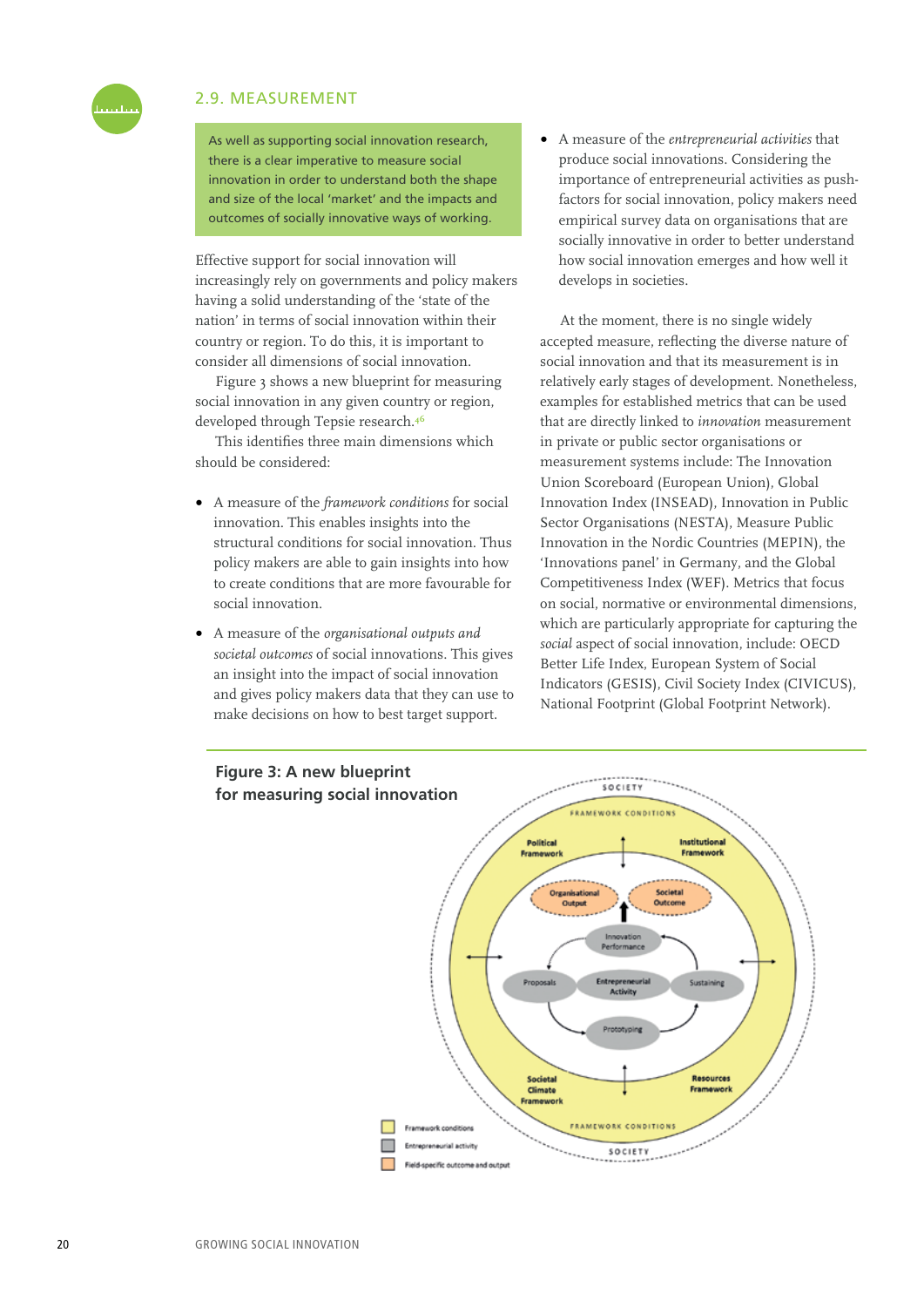#### <span id="page-22-0"></span>**2.10. DIGITAL TECHNOLOGY**

Digital technology can be a powerful support for existing social innovations, an enabler of new social innovations and a transformer of the governance and framework conditions underlying social innovation. Policy makers and governments should support the frameworks and infrastructure which underpin the role digital technology can play in social innovation.**<sup>47</sup>**

As in many domains, the positive impacts of digital technology are only achieved if the technology is used appropriately. Its use must arise from a clear social need and the attempt to find and apply new and appropriate solutions, rather than necessarily trying to improve existing solutions. For example, the Kenyan mobile money MPESA application for mobile phones did not try to provide Kenyans with an online bank account in a traditional bank, but simply addressed their need to transfer money easily, cheaply and securely whether or not the sender and receiver have a bank account.

Digital technology in social innovation cuts across all policy fields and social needs. Given this, a set of policy enablers is required:

- **•** to equip and empower social innovators with relevant skills and understanding;
- **•** to ensure that the public sector is itself digitally and socially innovative and can support social innovators;
- **•** to ensure that wider partnerships (such as characterised by the quadruple helix of private, public and civil sectors plus research institutions) are in place to promote the use of digital technology in social innovation.

Policy makers should develop support frameworks to incentivise the use of digital technology, including through specialised intermediaries. Given that even everyday technology is still a black-box for many, specialised skills and strategies are required, particularly to ensure

that the tasks which the technology does best are digitised. This requires embedding in support of those tasks which people themselves clearly do better than the technology. The wider social innovation purpose and context needs to be the central goal.

Governments can also directly facilitate the use of digital technology in social innovation through supporting more experimental processes and increased data transparency.

Social innovations also emerge, not only from the identification of a specific social need, but by experimenting and innovating using new digital tools and assets, such as open data and people's skills, enthusiasm and dedication. For example, 'hackathons' use open government data, as well as crowdsourced and other data, to develop apps and to curate ecosystems of providers and users of digital tools for social innovation purposes. Such hackathons typically result in many more 'unusable' applications than ones which can immediately be used in real-life situations, but they are hot-beds of innovation and experimentation, typically spinning off new avenues of innovation which themselves lead to usable applications.

Digital technology in social innovation is not only about applying ICT tools directly to social needs, but is also increasingly underpinning the development of other technologies which can support social innovation. Inherently, this is dependent on strong policy-making to support the development of new technologies and network neutrality.

Prime examples of new technologies include the development of 3-D printing and other additive manufacturing technologies, where digital technology is used to design and transmit new types of physical products which can be used for social innovation purposes. For example, digital tools are used to scan and analyse injuries and to develop designs for replacement prosthetic limbs, which can then be transmitted by the internet to war victims in developing countries for local 3-D printing, production and use.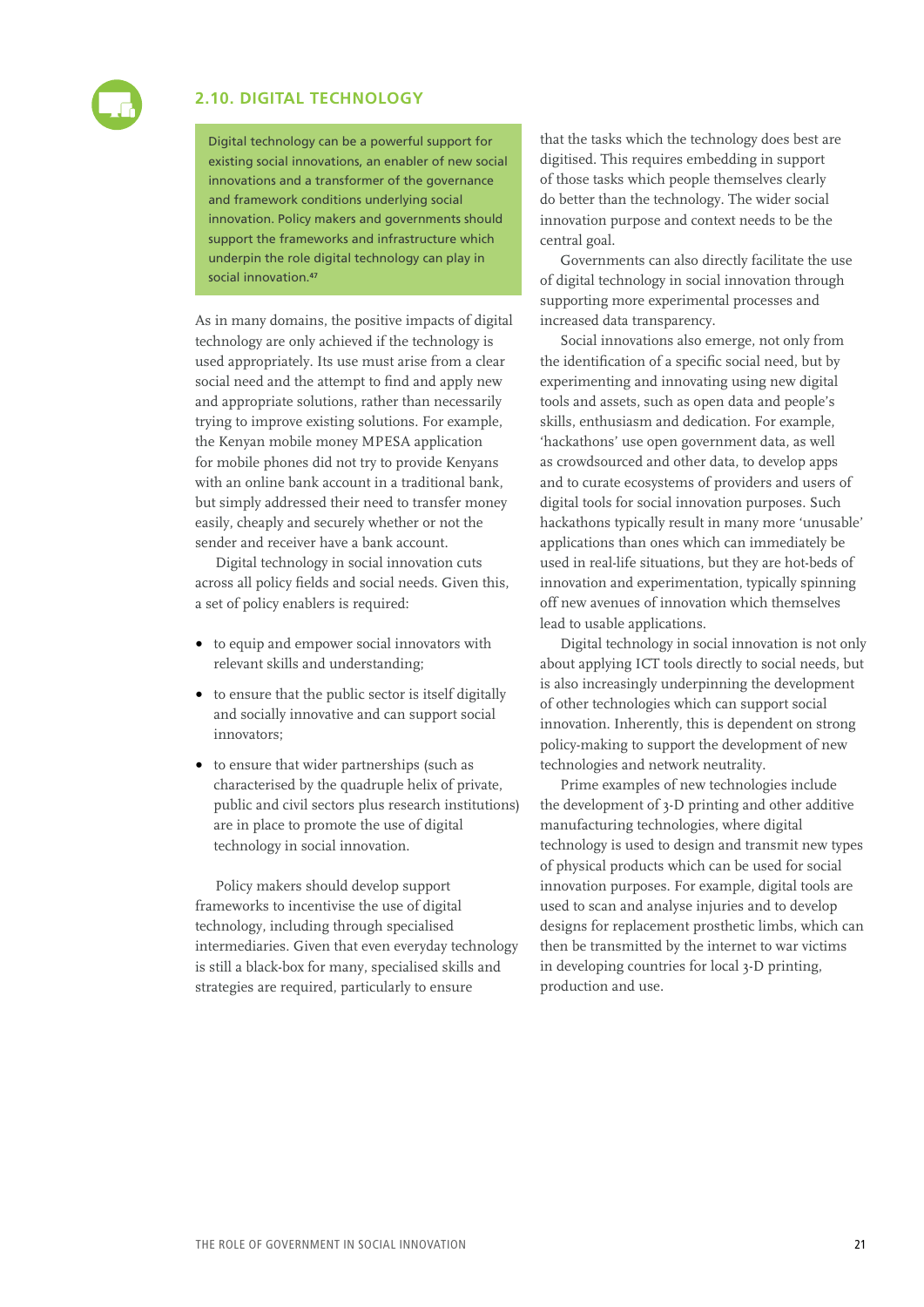'**Network neutrality**' refers to whether the various internets, and the integrated Internet of Things, will continue to be equally free for all to use, or whether it will become increasingly commoditised. If the latter happens, it will favour large commercial players with considerable financial resources who will increasingly push smaller players, including those typically involved in social innovation, to the back of the line and maybe exclude them altogether. The current global battle on this issue is critical for digital technology in social innovation and is part of the European Union's plan to establish an Internet of Things Platform to support the single market.

Finally, in terms of overall policy frameworks, it is important to support local innovators and champions, including social entrepreneurs. Appropriate European, national and local policies, as well as legal and regulatory frameworks, need to be conducive to the new social and business models which can deliver the benefits of digital technology in social innovation, including by enabling managed experimentation.

However, they also need to mitigate the danger of undermining some of the economic, social, community and individual benefits – which are fundamental to social innovation success – because of exploitation, loss of rights, or loss or reduced quality of services. This can take place, for example, when unemployed people are able to find work when their skills are matched digitally to employers purely focused on reducing costs. Policy and regulation must not only be appropriately conducive and wary of possible negative effects, but should also be proactively interventionist when warranted, for example in situations where the demand side needs to be stimulated in relation to using open data, taking ICT training or even consuming healthy food or environmentally friendly products.

#### **In practice**

**Denmark**: Patient Briefcase is a mobile solution to connect the patient in their own home with professional medical & care personnel through live video and audio channels over a broadband internet link. It places strong focus on user-friendliness and making it easy for patients to be 'admitted to hospital' in their own homes.

- **UK**: Cell Slider is an interactive website that encourages members of the public to engage in cancer research through the public analysis of images of tumours and cancers. Between its launch in October 2012 and December 2013, around 200,000 people visited the platform and nearly two million breast cancer images from two breast cancer studies were classified.
	- **Poland**: Professor Why combines computer generated images with real images and introduces users to the world of science, which can be explored both at school and at home. It also offers the possibility to do virtual experiments.
	- **Global**: Fab Labs "provide access to the tools, the knowledge and the financial means to educate, innovate and invent using technology and digital fabrication to allow anyone to make (almost) anything, and thereby create opportunities to improve lives and livelihoods around the world". They primarily work with NGOs, educational institutions, and community groups.
	- **Spain**: EsLife is an online tool which offers flexible work matching for household & family tasks, tackling high unemployment in local area. Over 1,000 people have already been matched with work in 7 cities, growing to over 25 cities in 2014.
	- **Netherlands**: The Viedome Total Community Platform provides personalised daily and long-term physiological, medical and psychological needs of elderly and others in need of eight types of care; integrated in home and community contexts.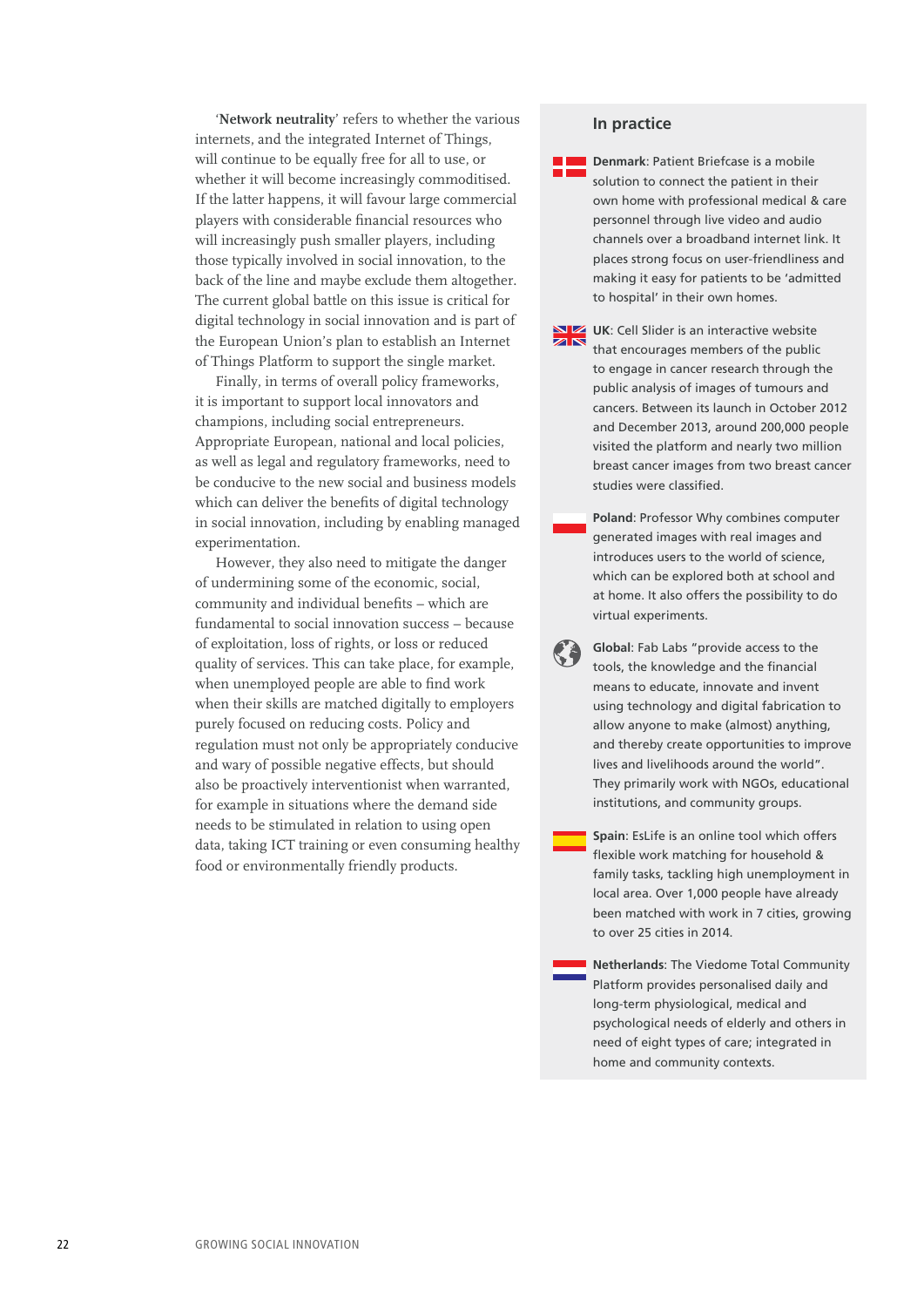# <span id="page-24-0"></span>**Conclusion**

## *'The future is already here. It's just not evenly distributed yet.'***<sup>48</sup>**

While social innovation is often thought to be a domain of non-state actors, policy makers are able to act both as a support and a catalyst for the field as well as being a source of innovation themselves. We hope that this short guide, developed from our Tepsie research, has helped to provide an overview of the many contributions being made by governments and policy makers today, as well as providing guidance as to where more work is needed.

Some of the most significant developments have been the emergence of social innovation labs situated within government, the rise of the evidence based policy movement, the introduction of social value into public procurement and increased government support for social investment. Additionally, the rise of digital technologies have given governments new ways to engage with citizens and connect diverse networks of actors.

That said, while many governments and policy makers are engaging with some of these trends, very few countries could be said to be participating in all of them. This is a great missed opportunity, as a strong social economy is fundamental to tackling the major challenges facing nations across the world. Governments and policy makers are uniquely positioned to help establish and support the eco-system which socially innovative individuals and organisations need to flourish. By sharing best practice policy makers from across Europe and beyond can learn more about what works best in different environments. We hope that some of the examples in this report serve as inspiration and encourage policy makers to continue sharing both their successes and lessons.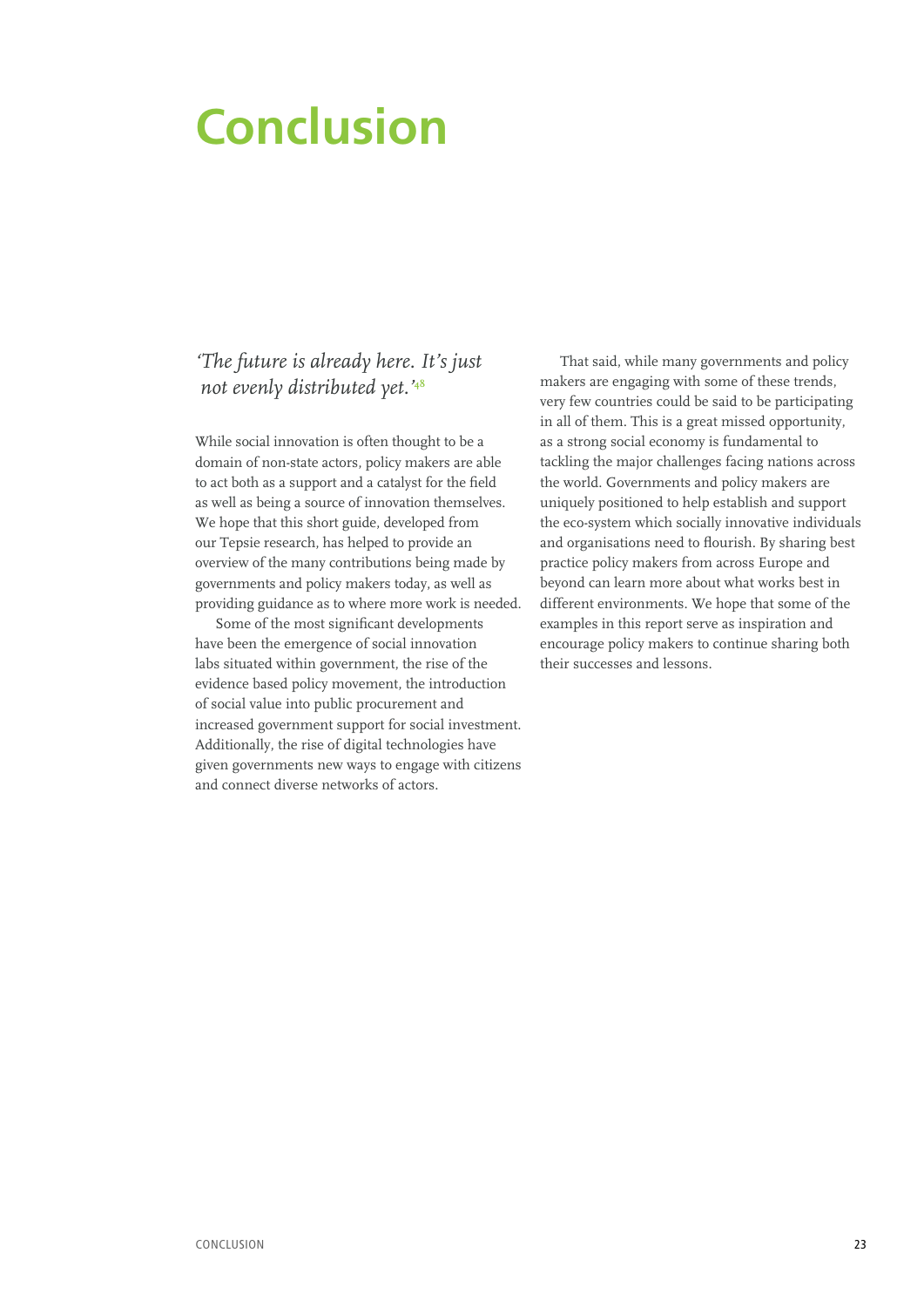# <span id="page-25-0"></span>**Resources**

This document was produced as part of the TEPSIE project. TEPSIE is a research project funded by the European Union under the 7th Framework Programme. The project is a research collaboration between six European institutions: the Danish Technological Institute, The Young Foundation, The Centre for Social Investment at Heidelberg University, Atlantis Consulting, the Catholic University of Portugal, and Wroclaw Research Centre EIT+. The TEPSIE programme runs from 2012–2015.

To find out more see www.tepsie.eu.

#### USEFUL LINKS

- **•** Social innovation exchange the global network of social innovators www.socialinnovationexchange.org
- **•** Siresearch.eu a platform which brings together all EU funded research on social innovation www.siresearch.eu
- **•** Social Innovation Europe the European network and community of social innovators https://webgate.ec.europa.eu/ socialinnovationeurope/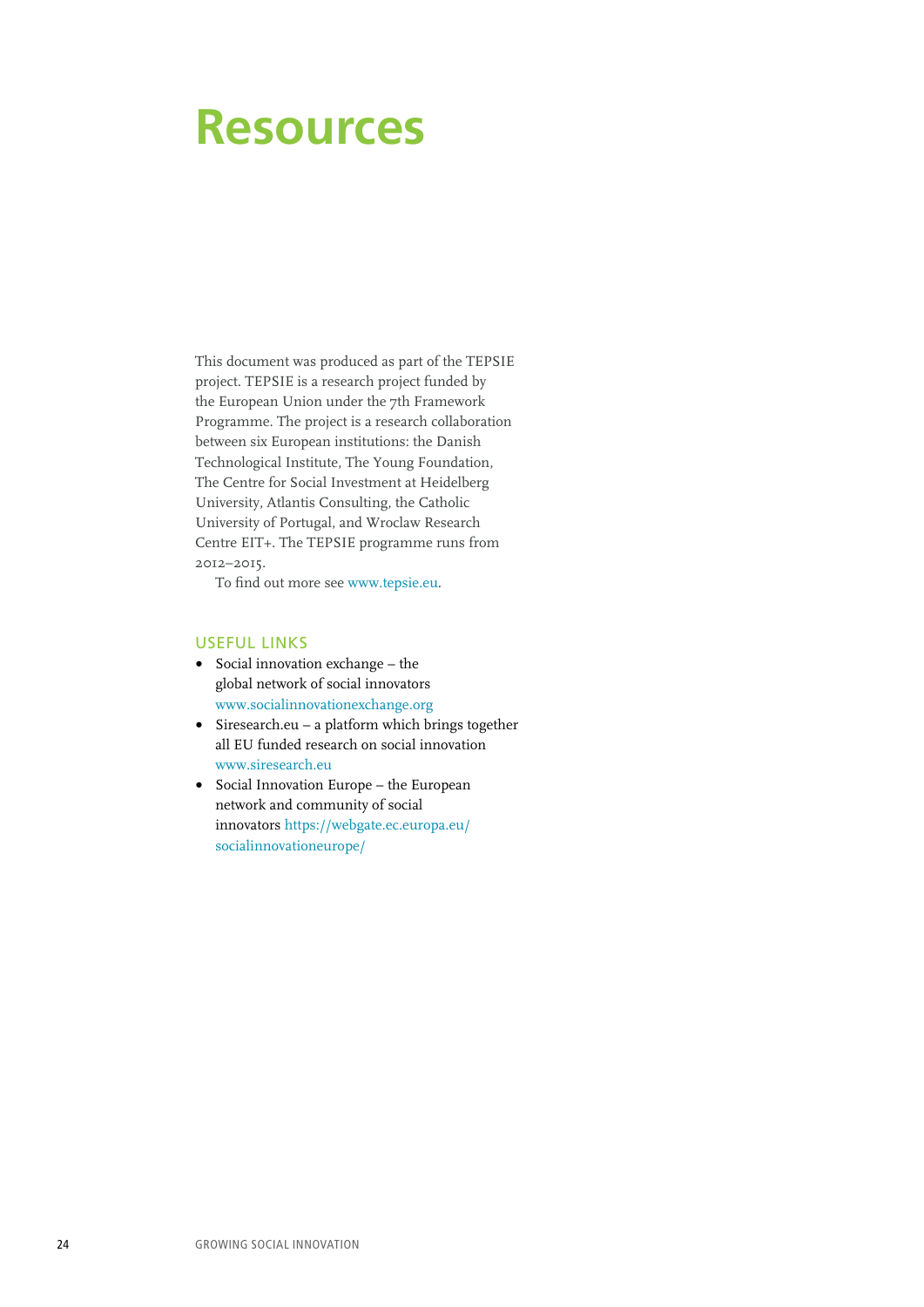### <span id="page-26-0"></span>**References**

- 1. Castells M, Caraca J, Cardoso, G. (Eds.) (2012): Aftermath: The Cultures of the Economic Crisis. Oxford University Press: Oxford, UK
- 2. The New Wealth of Time: How timebanking helps people build better public services, nef, 2008
- 3. TEPSIE, 'Growing the field of social innovation in Europe'. A deliverable of the project: "The theoretical, empirical and policy foundations for building social innovation in Europe" (TEPSIE), European Commission – 7th Framework Programme, Brussels: European Commission, DG Research
- 4. See www.whitehouse.gov/administration/eop/sicp/ about, accessed 22nd December 2014
- 5. http://theiteams.org/case-studies/seoul-innovationbureau, accessed 22nd December 2014
- 6. www.cpsi.co.za/, accessed 22nd December 2014
- 7. Generally speaking we call existing needs 'social' if society at large is or feels responsible for meeting those needs. If they are seen as problems that individuals are expected to solve for themselves then they are not 'social'. The concept of social needs is normative; what constitutes a social need will be discussed, debated and contested
- 8. A Nicholls and A Murdock, Social Innovation: Blurring Boundaries to Reconfigure Markets, Palgrave Macmillan, 2012
- 9. Mazzucato, M (2013) "The Entrepreneurial State: debunking public vs. private sector myths", Anthem Press, London
- 10. See Etzkowitz, H. 1993. Technology transfer: The second academic revolution. Technology Access Report 6, 7–9. OR Etzkowitz, H., Leydesdorff, L. 1995. The Triple Helix: University – Industry – Government Relations: A Laboratory for Knowledge-Based Economic Development. EASST Review 14, 14–19
- 11. See e.g. E.G. Carayannis and D.F.J. Campbell, Mode 3 Knowledge Production 1 in Quadruple Helix Innovation Systems, SpringerBriefs in Business 7, available at www.google.dk/url?sa=t&rct=j&q=&esrc=s &source=web&cd=4&cad=rja&uact=8&ved=0CD4QFj AD&url=http%3A%2F%2Farxiv.org%2Fpdf%2F1012.1 937&ei=rbaGVO3KB8nmywPo1YGIAg&usg=AFQjCN F5qUyhrwIMYyig2bAnSFU4FzZsDw&sig2=tMcSvHl XK6WOf0luqi-j0A
- 12. European Commission (2013) "Powering European Public Sector Innovation: towards a new architecture": http://ec.europa.eu/research/innovation-union/pdf/ psi\_eg.pdf
- 13. Millard, J ( forthcoming) "Open governance systems – doing more with more", Government Information Quarterly
- 14. http://mind-lab.dk/en/, accessed 22nd December 2014
- 15. www.sitra.fi/en; www.challenge.gov.sg; www.behaviouralinsights.co.uk
- 16. TEPSIE, 'Building the Social Innovation Ecosystem'. A deliverable of the project: "The theoretical, empirical and policy foundations for building social innovation in Europe" (TEPSIE), European Commission – 7th Framework Programme, Brussels: European Commission, DG Research
- 17. European Commission, 'Guide to Social Innovation' (2013) found at http://ec.europa.eu/regional\_policy/ sources/docgener/presenta/social\_innovation/social\_ innovation\_2013.pdf
- 18. www.gov.uk/government/publications/socialinvestment-tax-relief-factsheet/social-investment tax-relief, accessed 22nd December 2014
- 19. www.socialfinance.org.uk/services/social-impactbonds/, accessed 22nd December 2014
- 20. Caulier-Grice, J. Davies, A. Patrick, R. Norman, W. (2012) Defining Social Innovation. A deliverable of the project: "The theoretical, empirical and policy foundations for building social innovation in Europe" (TEPSIE), European Commission – 7th Framework Programme, Brussels: European Commission, DG Research
- 21. TEPSIE, 'Building the Social Innovation Ecosystem'. A deliverable of the project: "The theoretical, empirical and policy foundations for building social innovation in Europe" (TEPSIE), European Commission – 7th Framework Programme, Brussels: European Commission, DG Research
- 22. Davies and Schon, 'Bridging the Divide: Social entrepreneurs and commissioners on public sector contracting', The Young Foundation, 2013
- 23. http://ec.europa.eu/internal\_market/ publicprocurement/modernising\_rules/ reform\_proposals/index\_en.htm, accessed 22nd December 2014
- 24. www.legislation.gov.uk/ukpga/2012/3/enacted, accessed 22nd December 2014
- 25. www.gov.uk/government/uploads/system/ uploads/attachment\_data/file/321483/2014\_ Social\_Investment\_Strategy.pdf
- 26. www.theguardian.com/british-council-partnerzone/2014/dec/16/approved-social-enterprisereceives-legal-status-in-vietnam
- 27. www.trust.org/contentAsset/raw-data/1d3b4f99- 2a65-49f9-9bc0-39585bc52cac/file
- 28. www.justpark.com/parkatmyhouse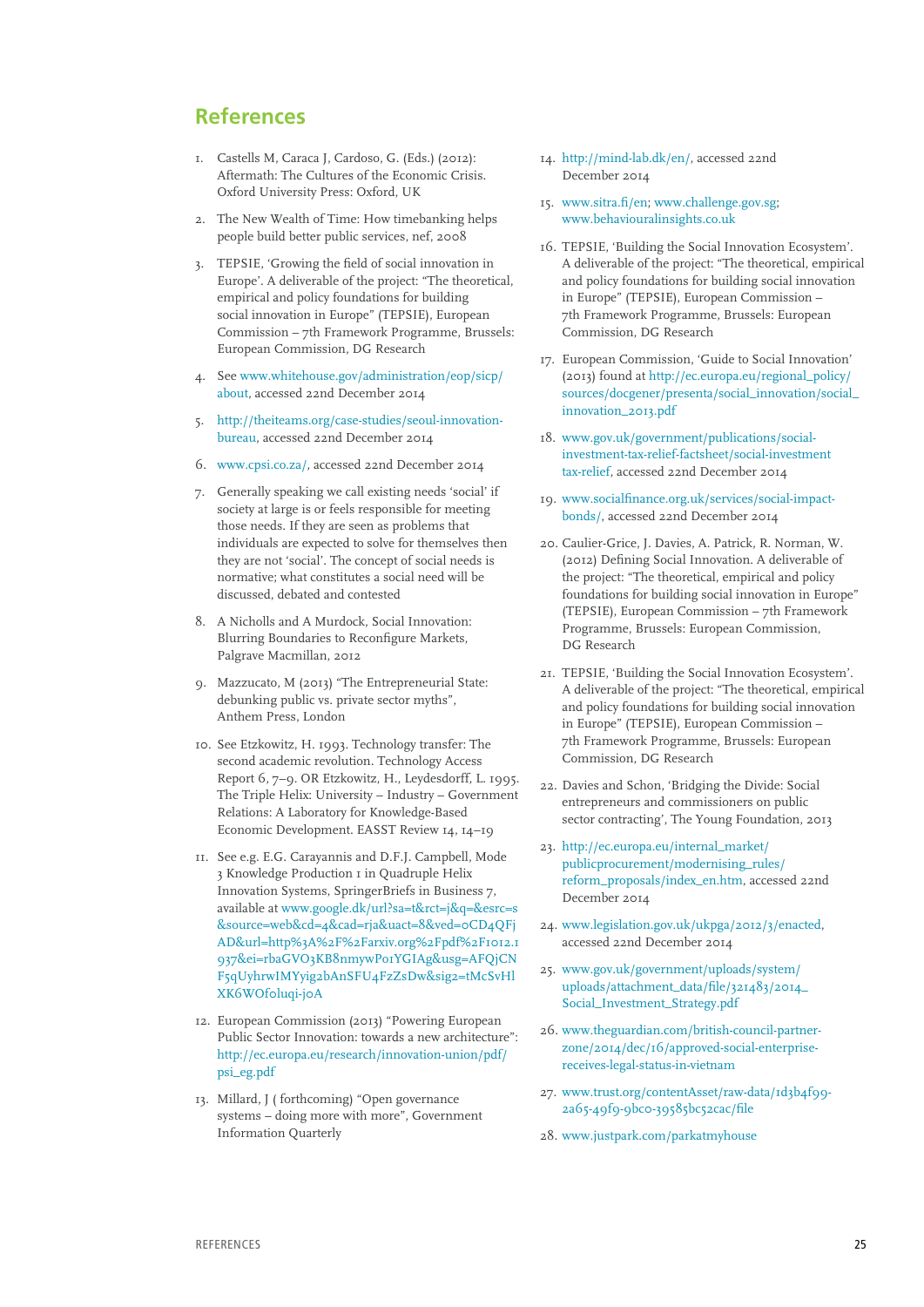- 29. www.justpark.com/press/press-releases/eric-picklestriumphs-against-parking-bullies/
- 30. 'Y Combinator: Early Photos of Y-Combinator', accessed at http://ycombinator.com/yc05.html, accessed 22nd December 2014
- 31. www.biglotteryfund.org.uk/socialincubatorfund, accessed 22nd December 2014
- 32. http://transitionproject.eu/, accessed 22nd December 2014
- 33. www.biglotteryfund.org.uk/socialincubatorfund, accessed 22nd December 2014
- 34. http://bethnalgreenventures.com/, accessed 22nd December 2014
- 35. Interview with Eammon Noonan, 7th March 2014
- 36. Interview with Claire Walsh, 7th March 2014
- 37. Interview with Claire Walsh, 7th March 2014
- 38. www.povertyactionlab.org/europe Accessed on 22nd December 2014
- 39. www.alliance4usefulevidence.org/spark/ Accessed on 22nd December 2014
- 40. 'Evidence for the Frontline', A Report for the Alliance for Useful Evidence, Jonathan Sharples, 2013. Available at: www.alliance4usefulevidence.org/ assets/EVIDENCE-FOR-THE-FRONTLINE-FINAL-5- June-2013.pdf
- 41. NYC Center for Economic Opportunity (2014) 'Community Partners (CBO Outreach)'. Available online: www.nyc.gov/html/ceo/downloads/pdf/ appendixb\_cbooutreach.pdf
- 42. Further details on the poverty measure can be found here: www.nyc.gov/html/ceo/html/poverty\_ research/poverty\_research.shtml, accessed 22nd December 2014
- 43. www.theiteams.org/case-studies/nyc-center-economicopportunity, accessed 22nd December 2014
- 44. For a full list see www.buergerhaushalt-lichtenberg. de/thema Sourced on 21st March 2013
- 45. Conversation with Jochen Franzke 19th March 2013.
- 46. Schmitz B, Krlev G, Mildenberger G, Bund E, Hubrich D. (2013). Paving the Way to Measurement – A Blueprint for Social Innovation Metrics. A short guide to the research for policy makers. Available at tepsie.eu
- 47. Millard, J., Carpenter, G. (2014). Digital technology in social innovation: synthesis, gaps and recommendations. Available at tepsie.eu
- 48. Quote attributed to William Gibson